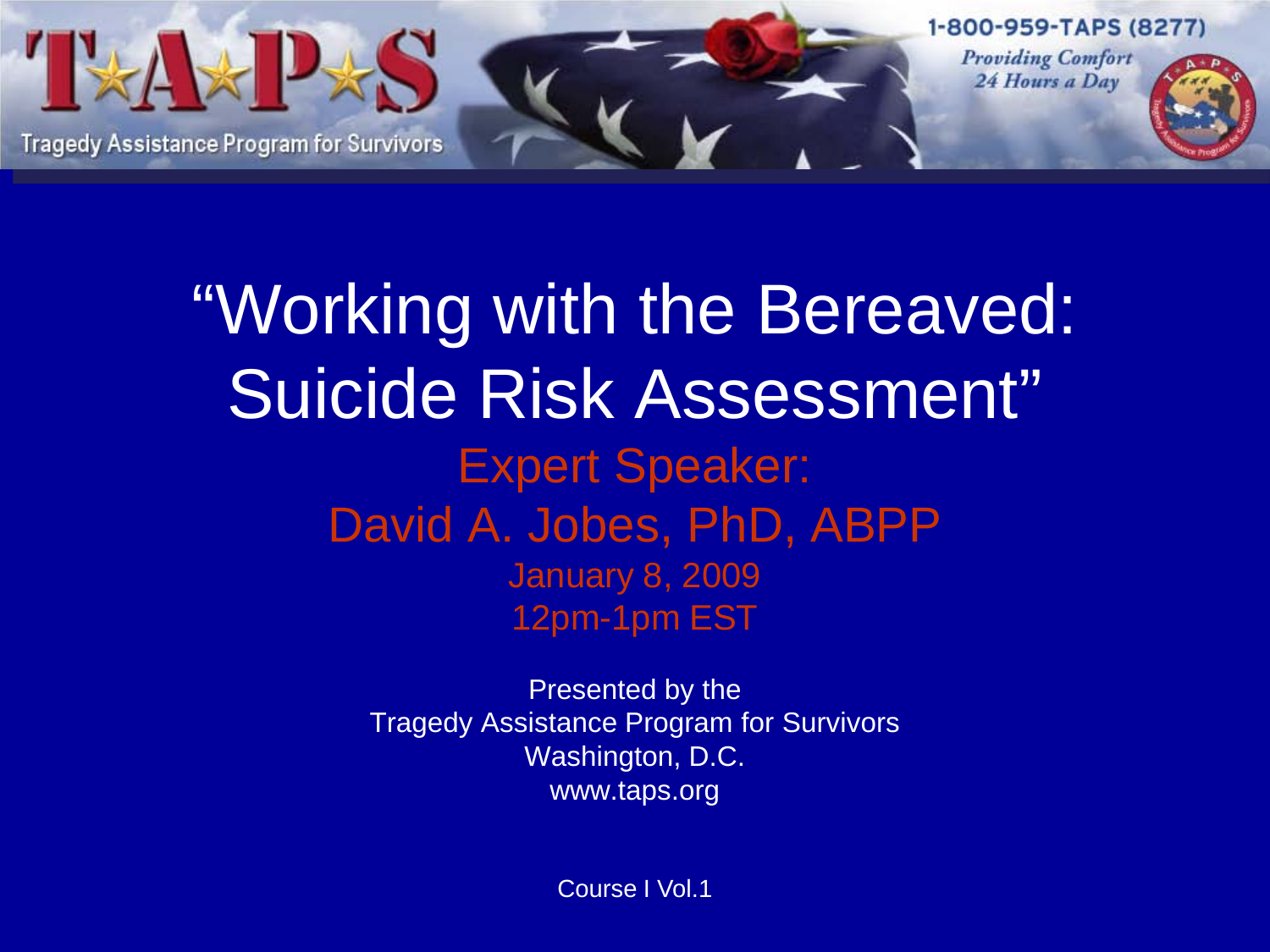

# Welcome

Moderator: Jill Harrington LaMorie, LSW, ACSW *Tragedy Assistance Program for Survivors*

Expert Speaker: David A. Jobes, PhD, ABPP

Professor of Psychology, Co-Director, Clinical Training, The Catholic University of America, Washington, DC

*Dr. Jobes is a member of the American Psychological Association, the American Association of Suicidology, the International Association for Suicide Prevention, and the International Academy of Suicide Research. He has published extensively in suicide prevention; he consults widely and routinely provides professional training in clinical suicidology. Dr. Jobes is currently a consultant to the Department of Defense, Veterans Affairs, and the U.S. Air Force Suicide Prevention Program. He is also on the Advisory Board of Give-an-Hour.*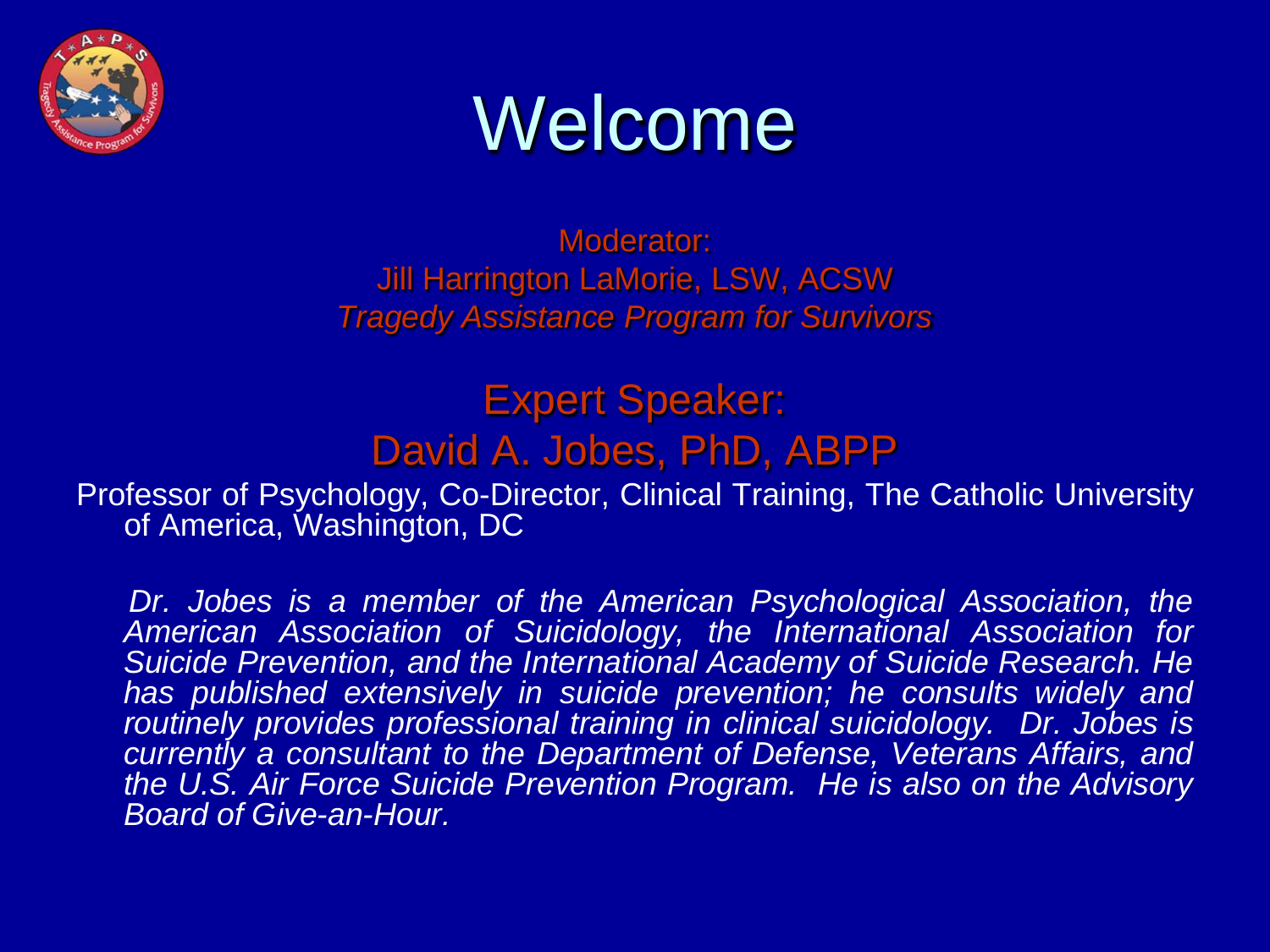

# Activity Goal

The goal of this activity is to teach professionals how to identify risk factors, protective factors and warning signs for suicide among the bereaved, as well as learn elements of formal risk assessment and intervention strategies.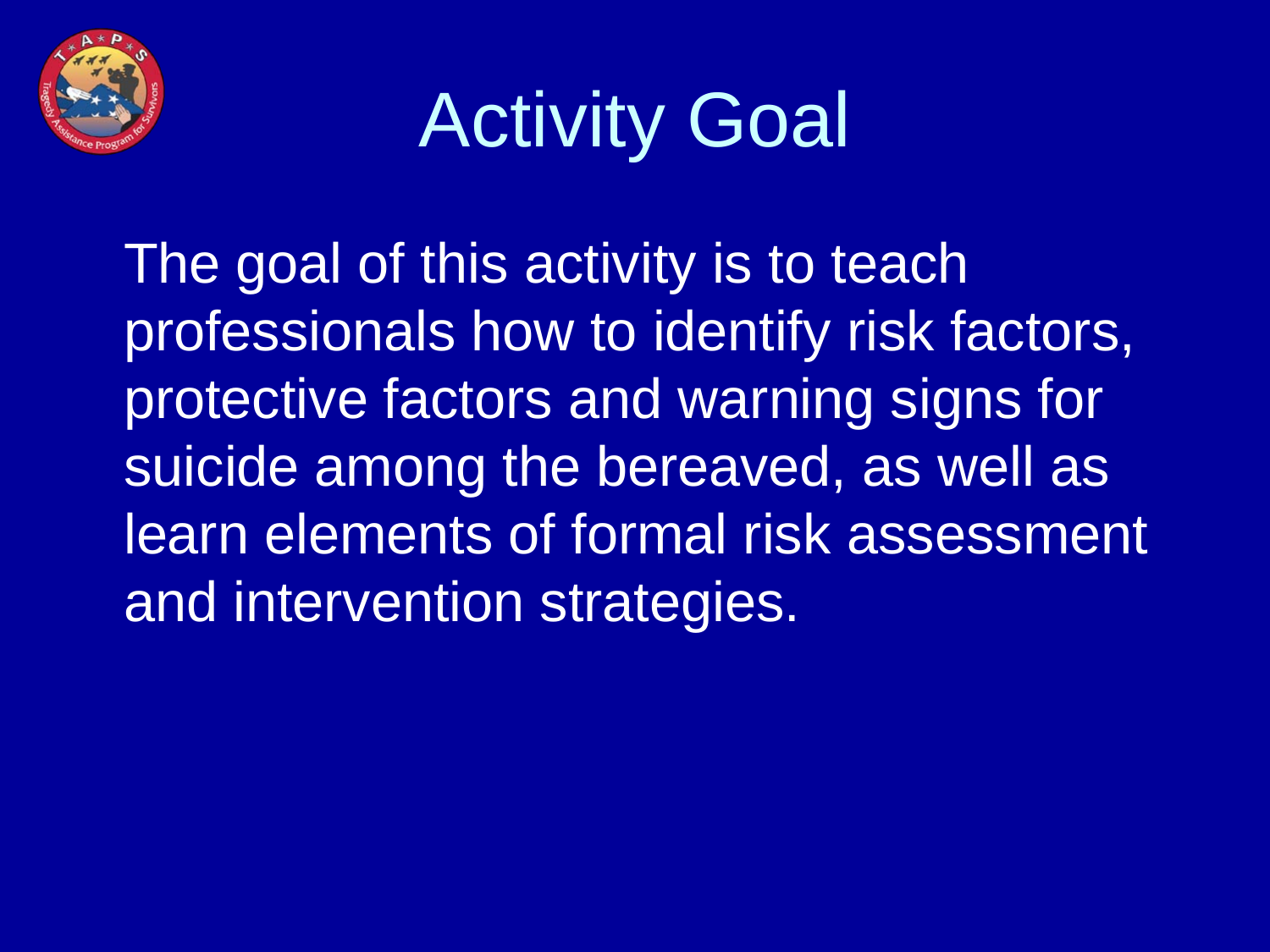

# Learning Objectives

- Increase knowledge of risk factors, protective factors and warning signs of suicide in the bereaved.
- Increase knowledge of suicide as a multifactoral event.
- Learn elements of a formal risk assessment and intervention strategies.
- Improve awareness of military culture and unique needs of grieving families.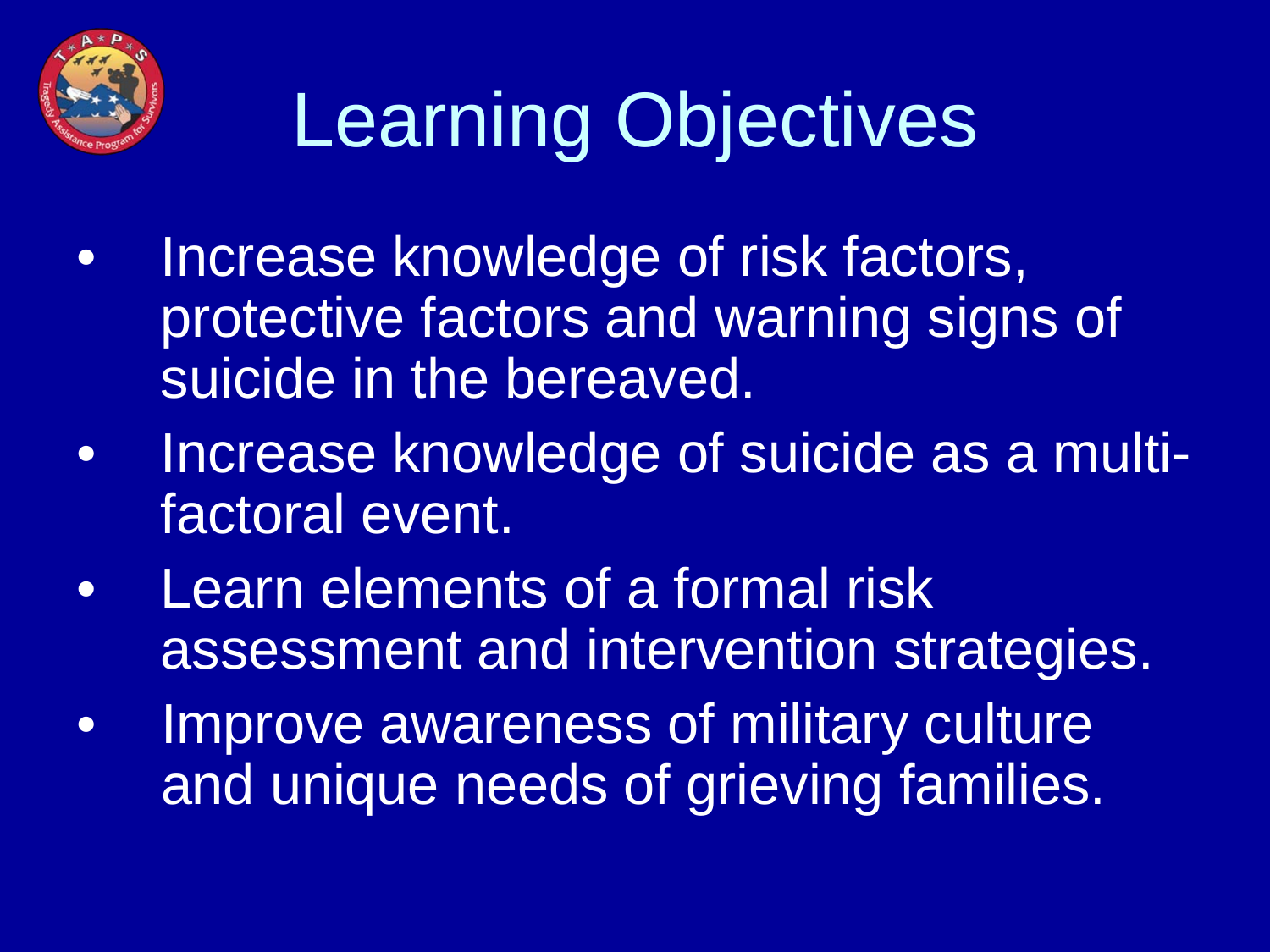# Continuing Education Credits/ Certificates of Attendance

- Certificates of Attendance will be provided for all who attend the entire program.
- The Association of Professional Chaplains will accept certificates of attendance for use in reporting continuing education hours.
- This program is approved by the National Association of Social Workers, provider # 886505639, for 1.0 continuing education contact hours.
- Provider approved by the California Board of Registered Nursing for 1.0 contact hours.
- Please check with your state licensing board for your professional discipline requirements for continuing education.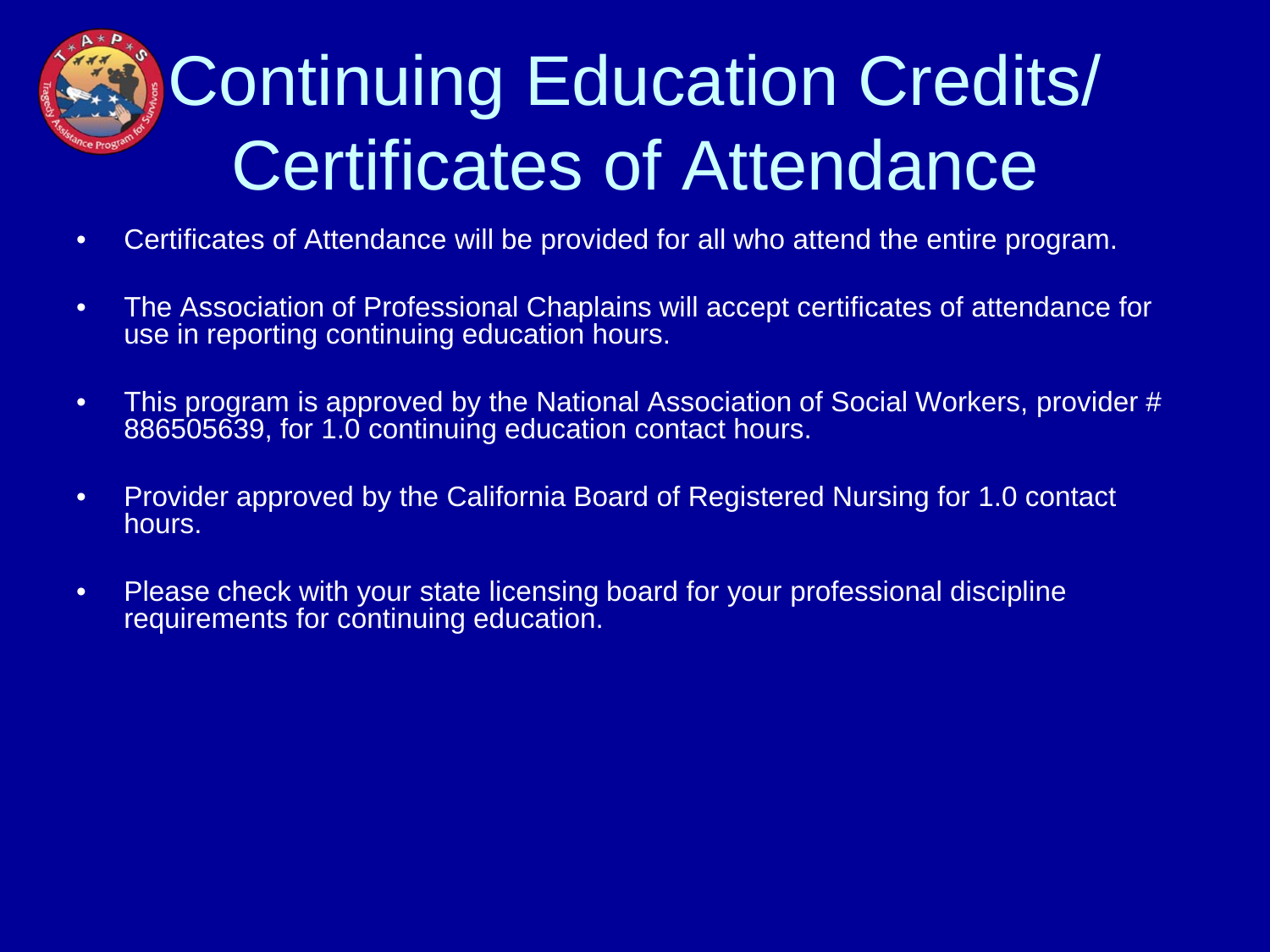



- ALL PARTICIPANTS SEEKING EITHER A CERTIFICATE OF ATTENDANCE OR CONTINUING EDUCATION CREDITS **MUST** FILL OUT THE ONLINE EVALUATION FORM NO LATER THAN 30 DAYS AFTER THE PROGRAM.
- YOU **MUST** PROVIDE YOUR DISCIPLINE AND STATE LICENSE NUMBER ON YOUR EVALUATION IN ORDER TO RECEIVE CREDIT.
- The evaluation form can be found at [www.taps.org/professionaleducation](http://www.taps.org/professionaleducation)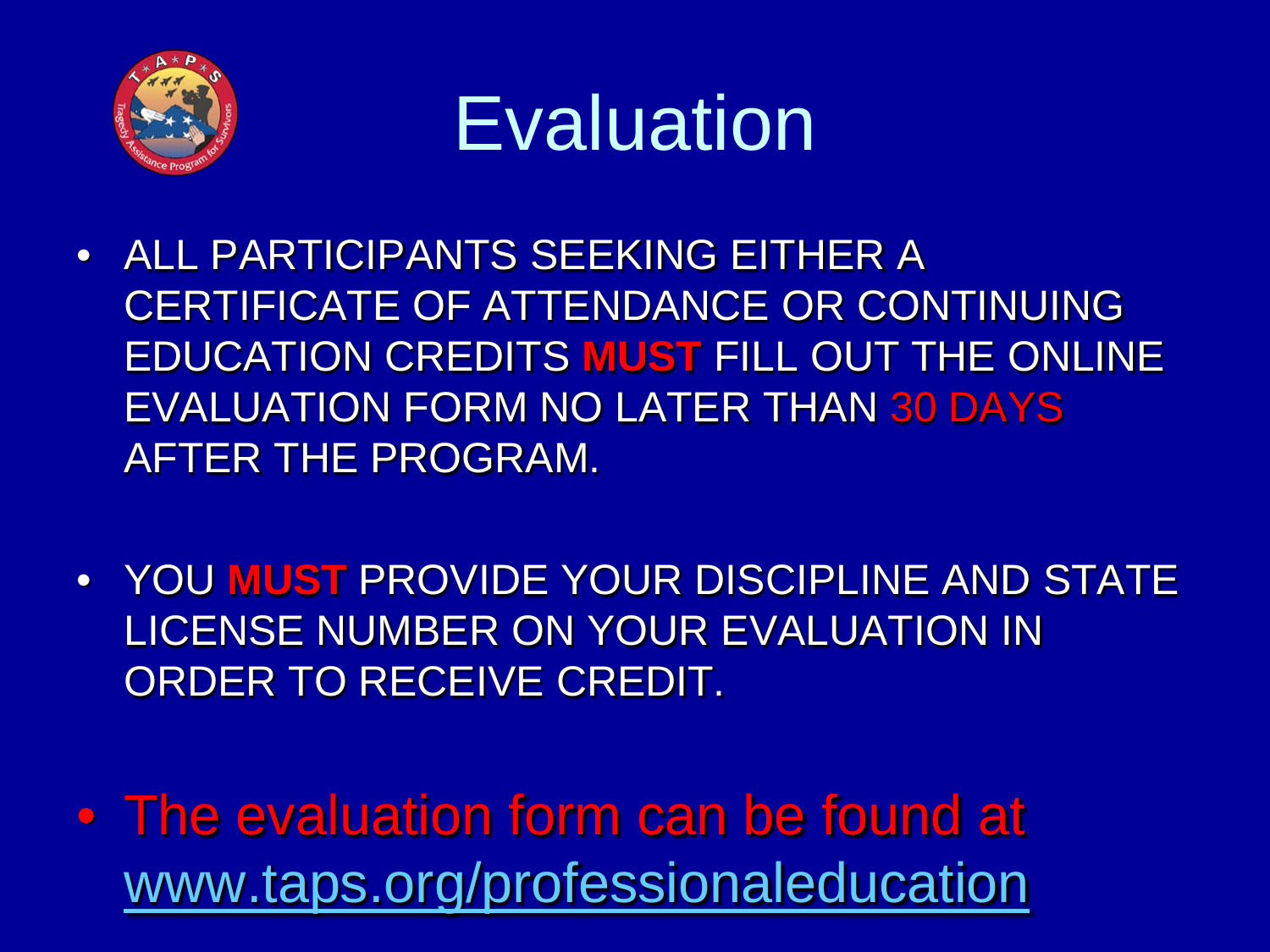# QUESTIONS TODAY?

If you have questions during today's program please submit them through webinar tool on right of your screen during the course of the program.

TAPS Toll Free #: 1-800-959-8277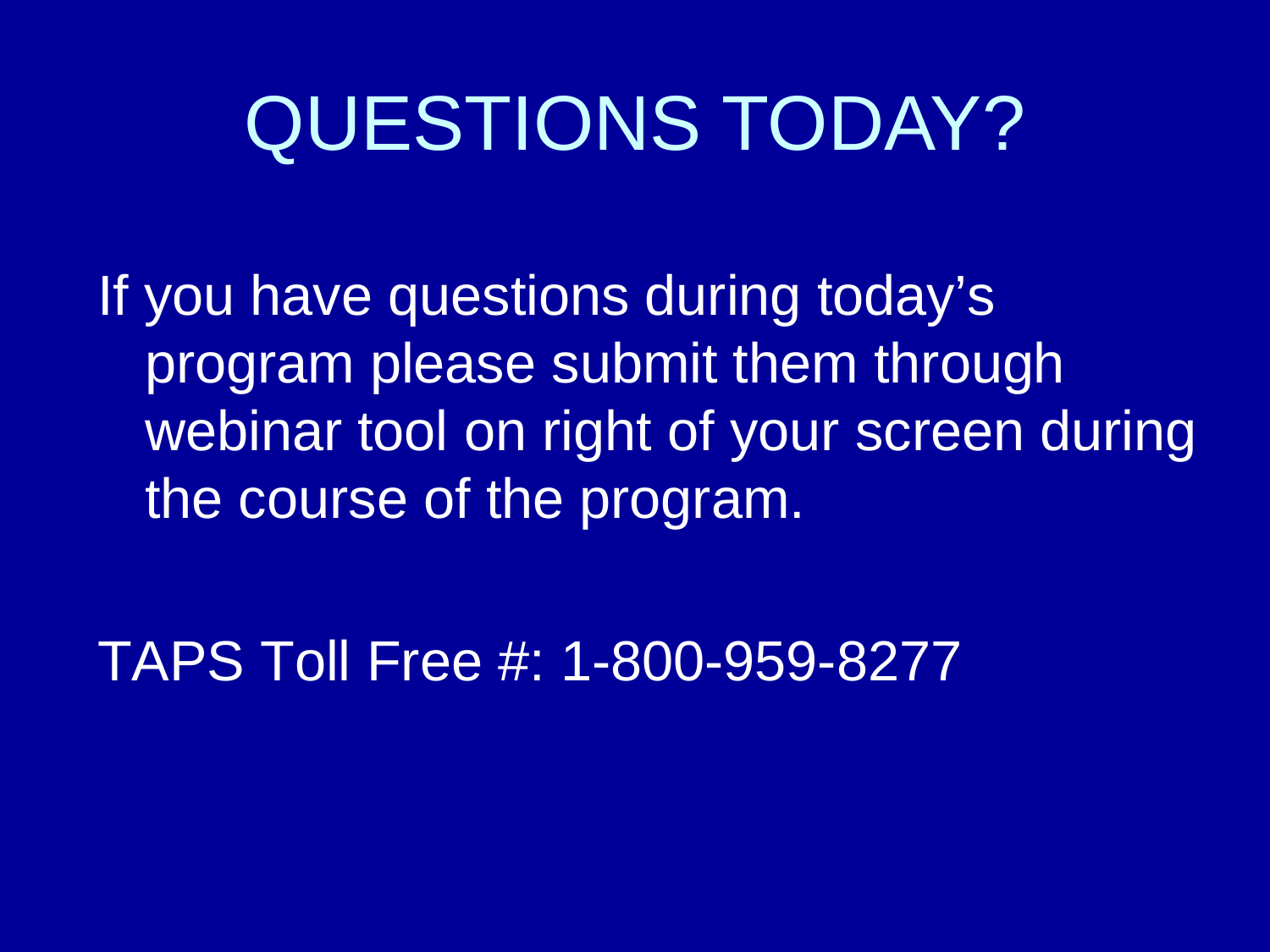

### The Tragedy Assistance Program for Survivors (T\*A\*P\*S)

*www.taps.org*

### **Our Mission**

**TAPS provides ongoing emotional help, hope, and healing to all who are grieving the death of a loved one in military service to America, regardless of relationship to the deceased, geography, or circumstance of the death. TAPS meets its mission by providing peer-based support, crisis care, casualty casework assistance, and grief and trauma resources.**

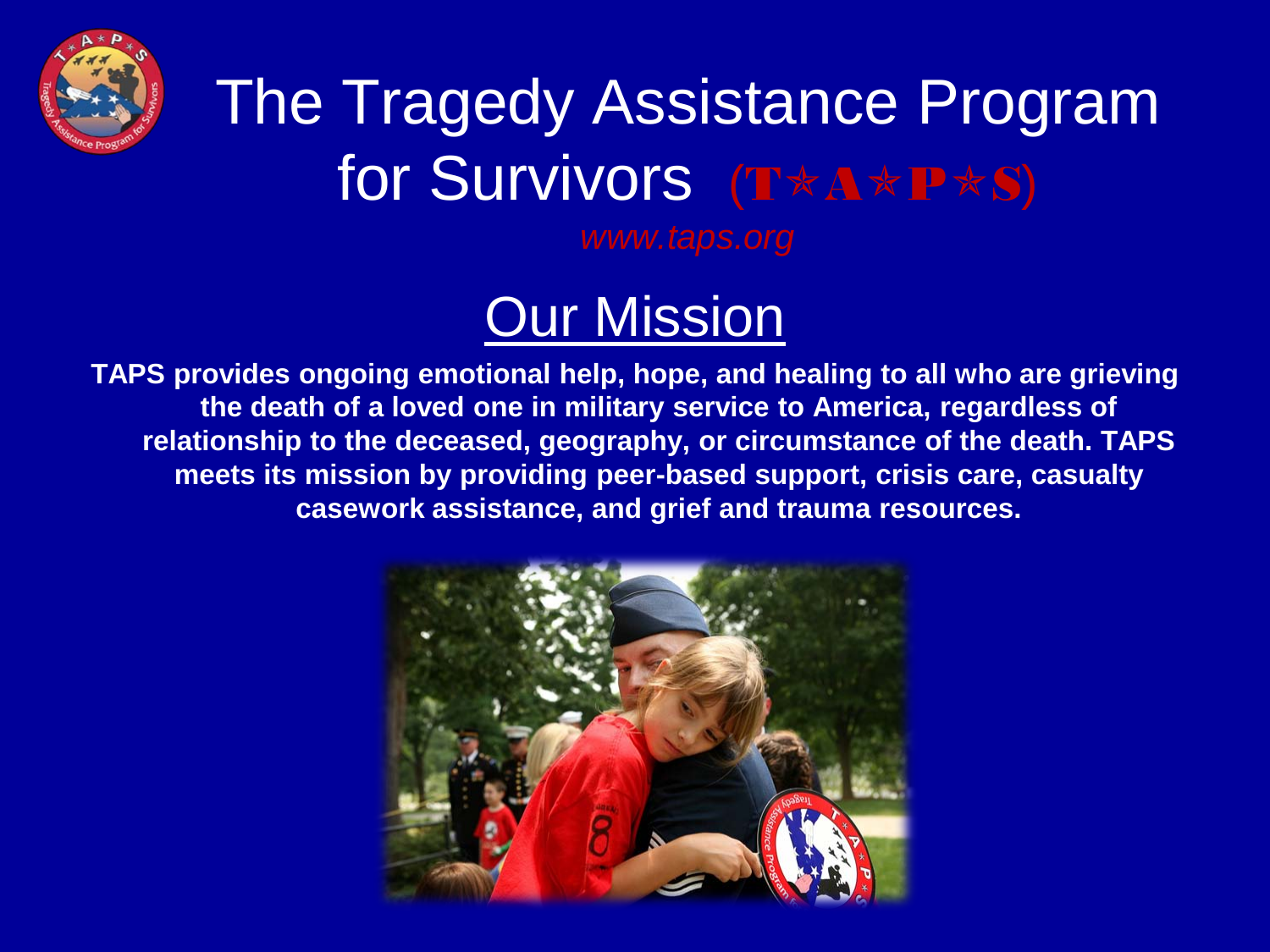

### Since it's inception, T\*A\*P\*S has assisted more than 25,000 surviving family members, casualty officers and professional caregivers

FOR MORE INFORMATION or TO REFER SOMEONE YOU KNOW:

> *www.taps.org or* 800-959-TAPS (8277)

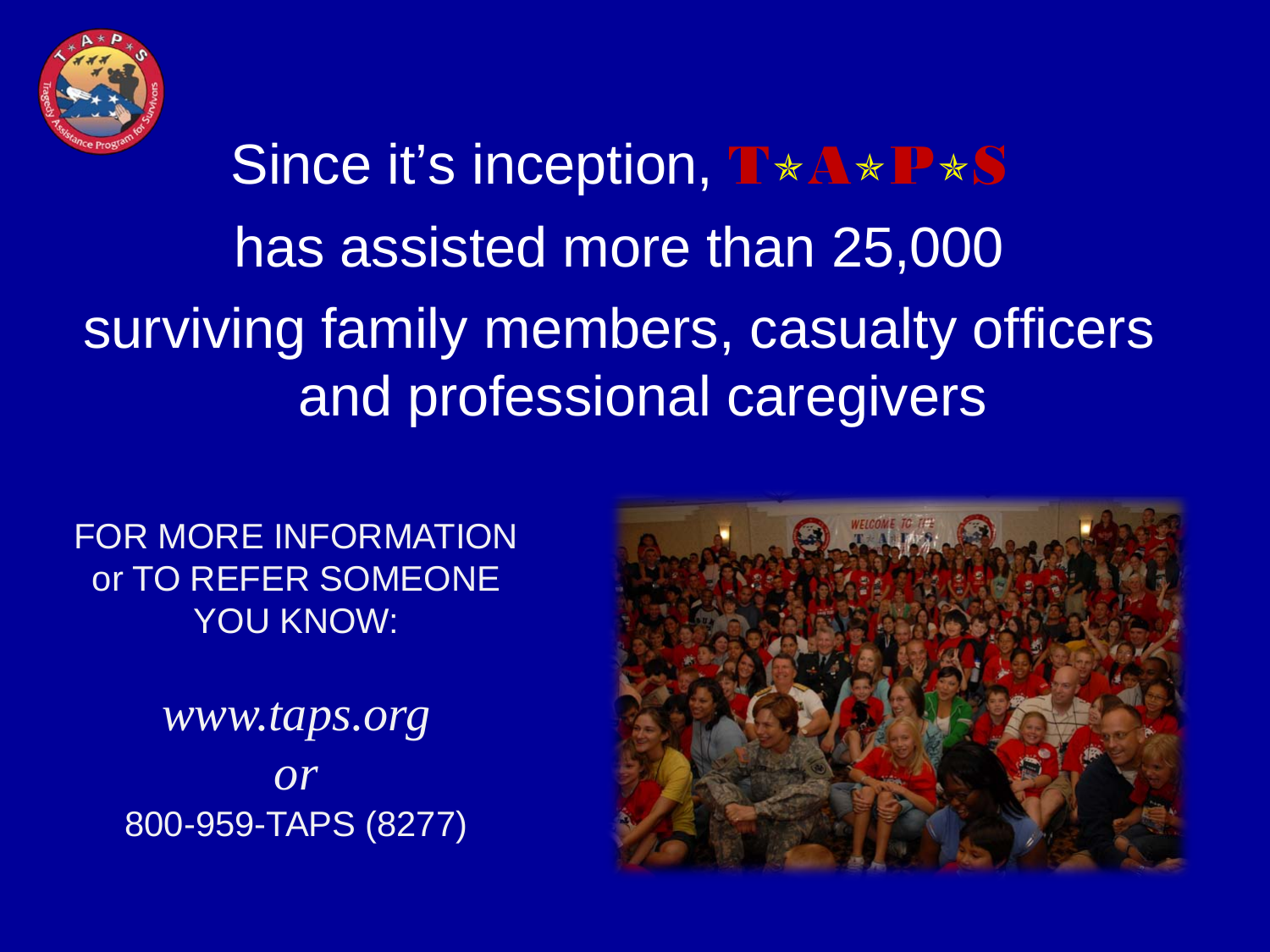## Military Death, Grief & Loss

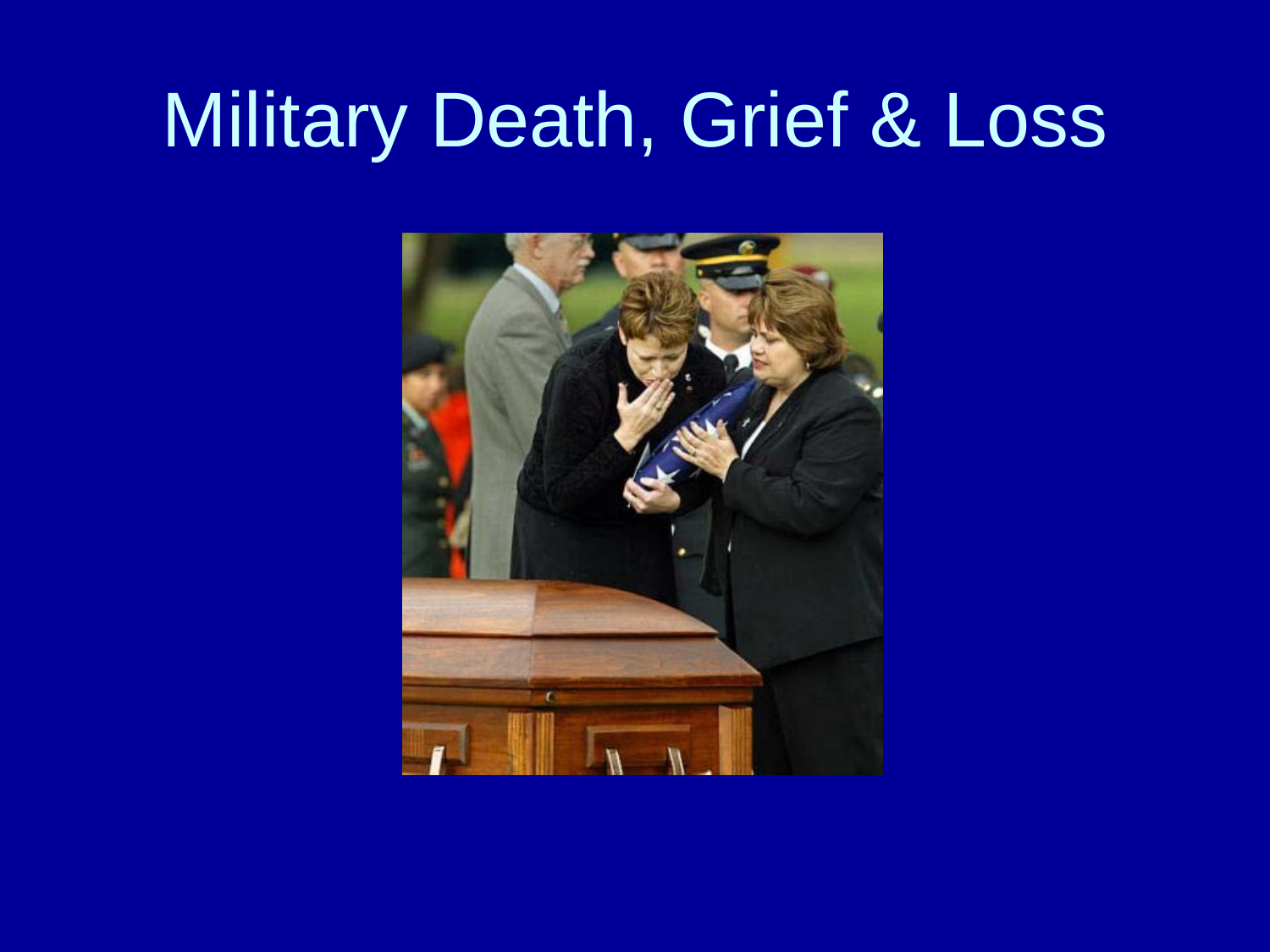### Grief is a normal reaction to death

• Sadness, loneliness, crying, feelings of emptiness, feelings like "am I going crazy" are all normal reactions to grief. These feelings of despair, sorrow and mourning can persist for weeks and many months after a loved one's death.

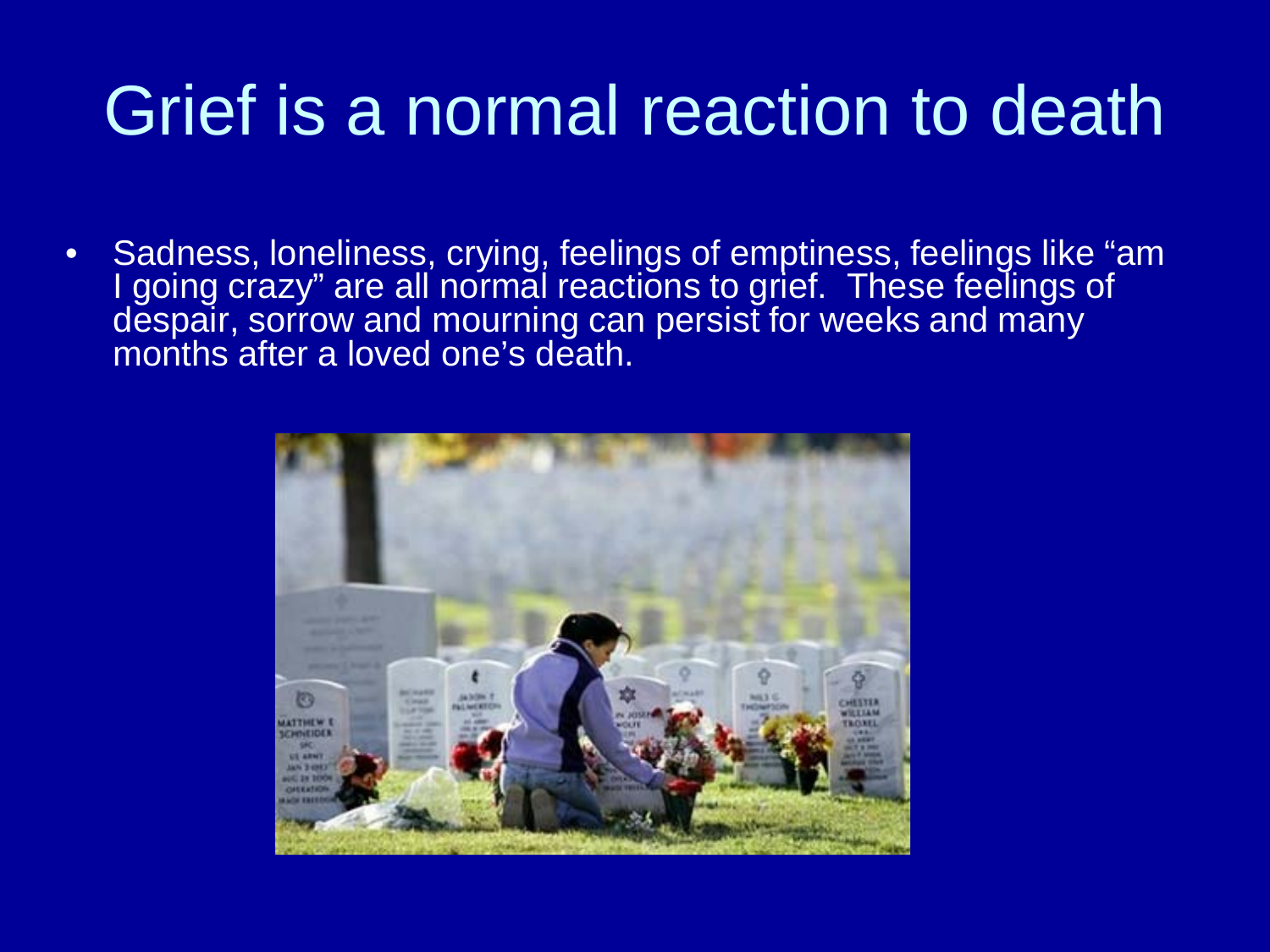### Complicated and Traumatic Grief

- Recent studies have identified complicated grief as an important distinct reaction to bereavement that is separate from normal grief and other psychiatric disorders, such as bereavement-related depression and anxiety disorders (Prigerson, Frank, et al., 1995; Prigerson, et al., 1997; Jacobs, Mazure, & Priger,2000).
- Complicated grief has been found to be associated with a heightened risk of suicidal thoughts and actions among young adult friends of adolescents who died by suicide (Prigerson, Bridge, et al., 1999).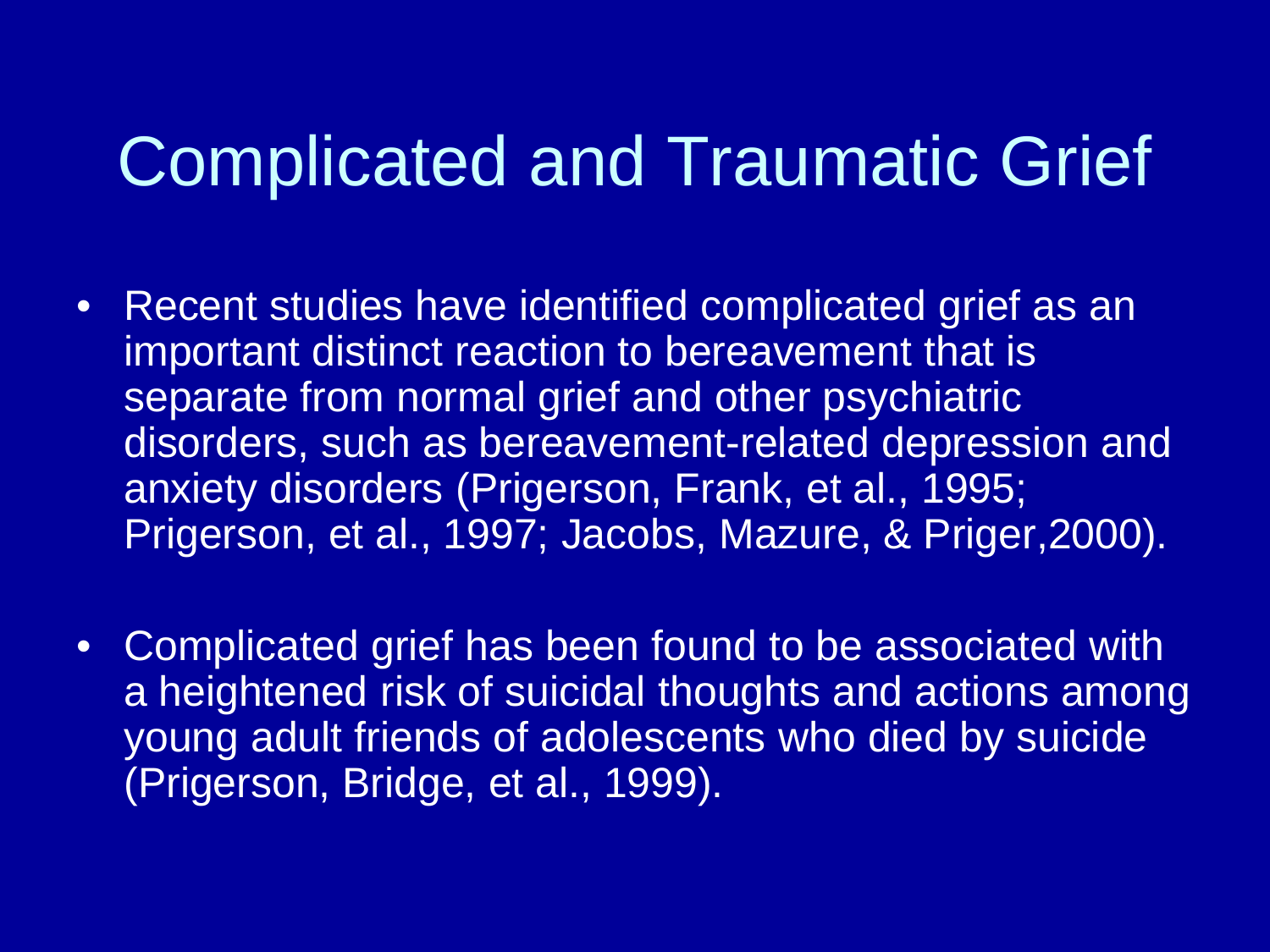# Military Deaths

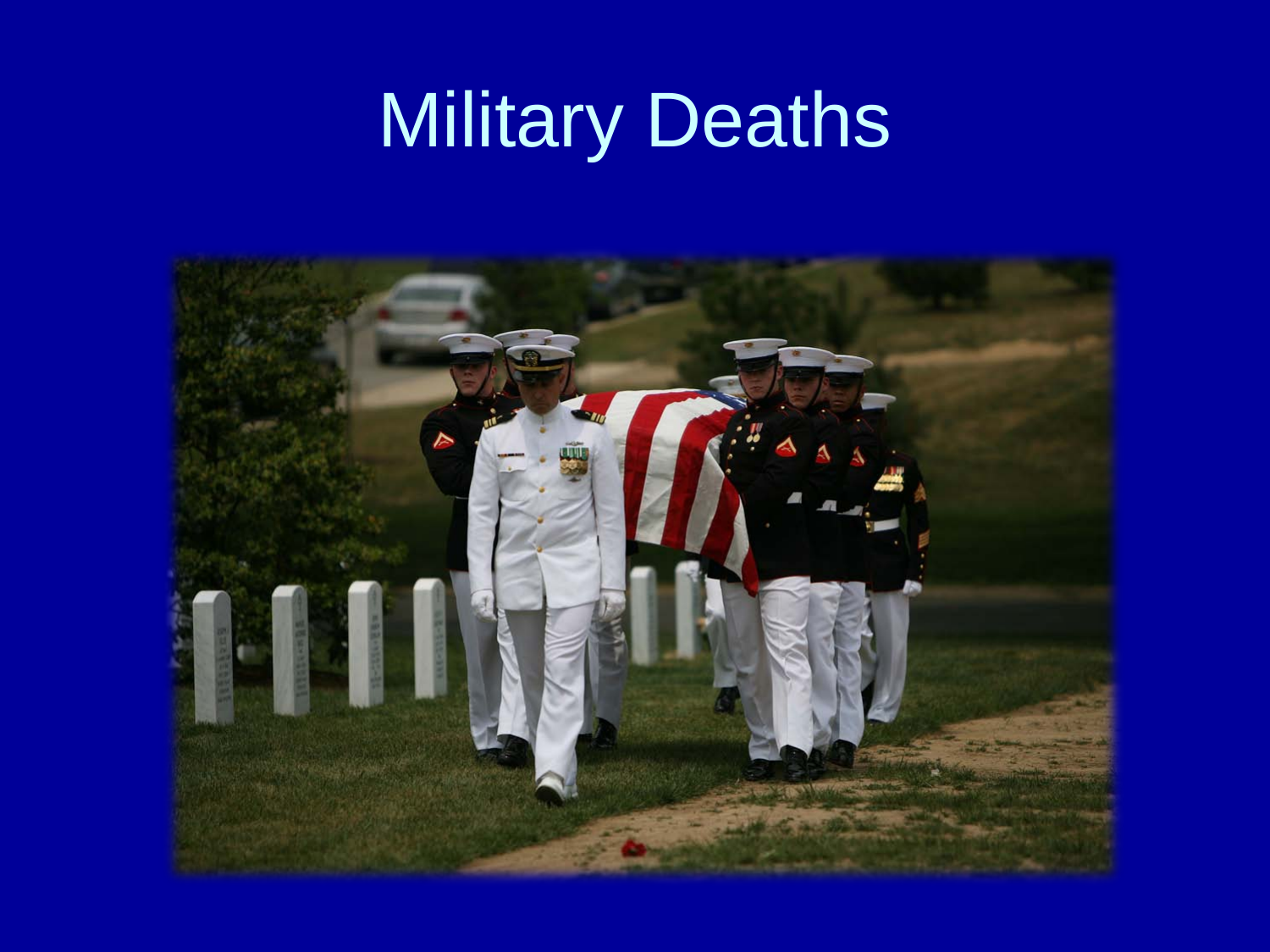# Military Deaths



Often:

- Unexpected and sudden (combat-related incidents, accidents, suicides, homicides, acts of terrorism, stroke, heart attack, overdose)
- Traumatic and sometimes violent in Nature
- Bodily remains may not be intact or bodily remains may not be recovered
- In a foreign country or on the high seas (away from their families)
- During war or are war-related
- After a long period of separation from the family maybe during a deployment
- Involve the death of a young adult (18-40), who may leave behind a young spouse/significant other, young children, young adult siblings and younger parents who are unprepared to cope with their loved ones untimely and unexpected death (Brookings Institute Iraq Index, as of August 2008 states that 51% of troop casualties in Iraq have been less than 25 years old).
- As seen with OIF/OEF, bases have suffered multiple deaths with intense, repetitive frequency, affecting and re- traumatizing families and the entire close knit, base community who bears witness to many funerals, memorials and bereaved families.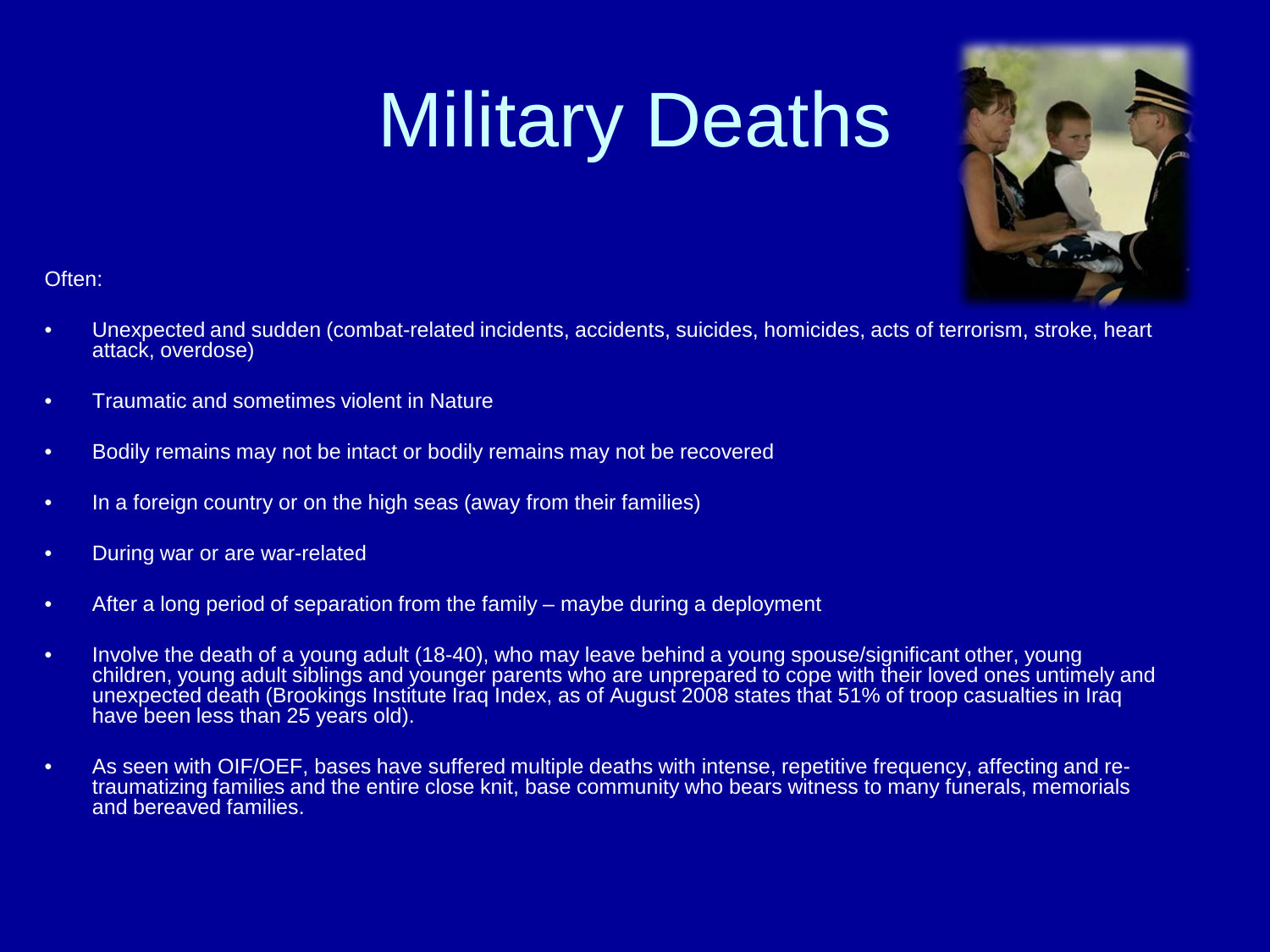# Survivors

- Death Notification
- Limited Family Support
- Deal with bodily remains:
	- May Require a long period of preparation or
	- If far away, may require a long period before the remains are delivered home for burial
	- Remains may also not be intact, therefore survivors may not be able to view their loved one, which may further complicate the acceptance of the death and mourning
- Need to work closely with military casualty in the first few weeks:
	- Planning funerals arrangements
	- Tremendous Amounts of Paperwork and Benefits
	- Death Investigation Process (under certain circumstances).
- Intense support in the first few weeks after the death both from the military and often times the community. Then as weeks and months pass, the support becomes less intense during this period of transition.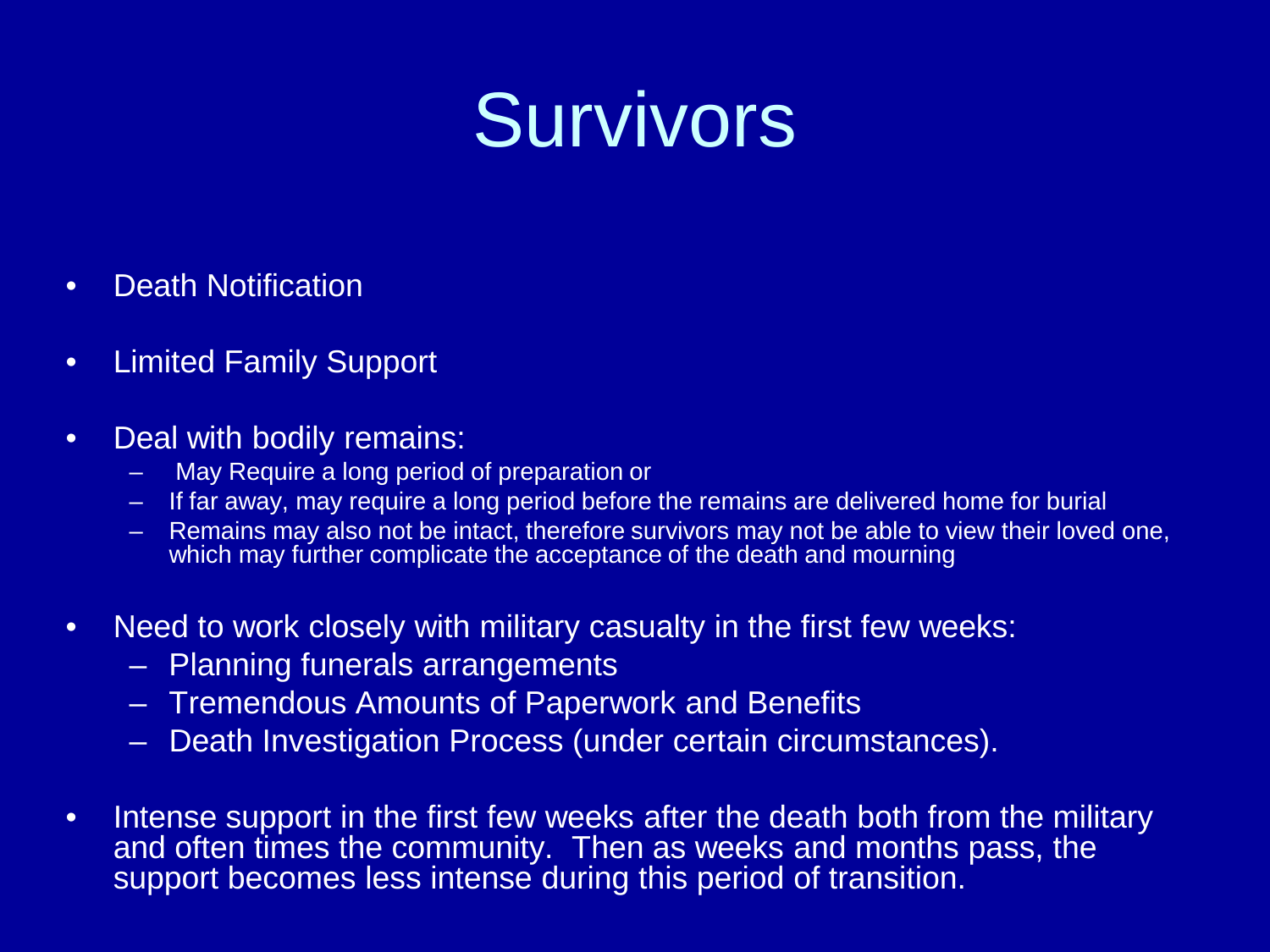## Survivor Losses

### Experience multiple, sudden losses:

- actual death,
- the loss of a way of life no longer being a military family
- loss of housing if living on base (may need to make decision quickly about where to move)
- loss of being part of a greater military community and the intense camaraderie and peer network in the military
- Involuntary loss of being a military family to being a civilian family.
- Due to these losses, complexities involved with a military death and circumstances of their loved one's death, survivors may experience intense feelings of loneliness and isolation.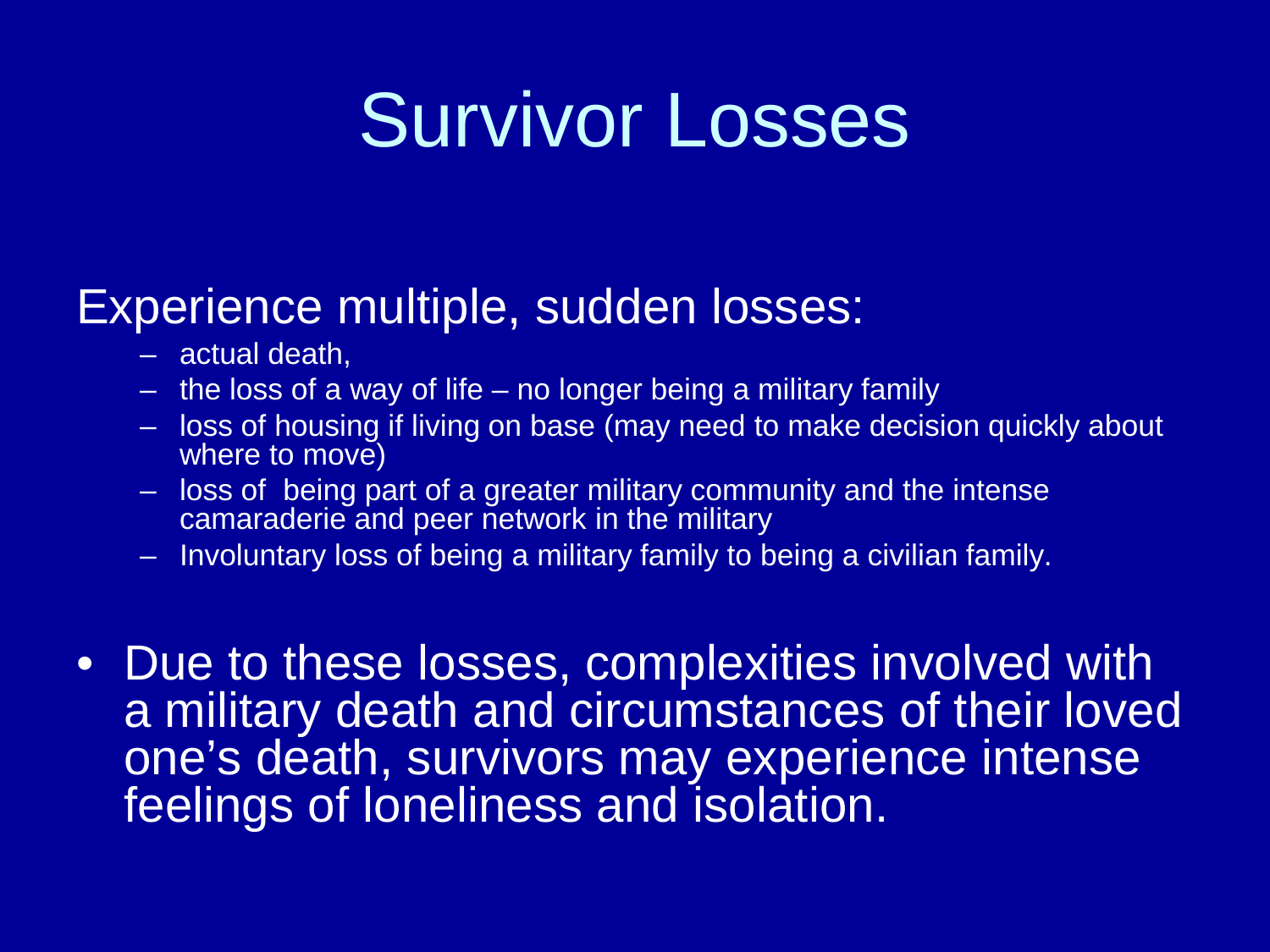Sometimes the bereaved may even have thoughts of suicide.

When do intensified psychological and grief reactions warrant further assessment into the potential risk of suicide in the bereaved?

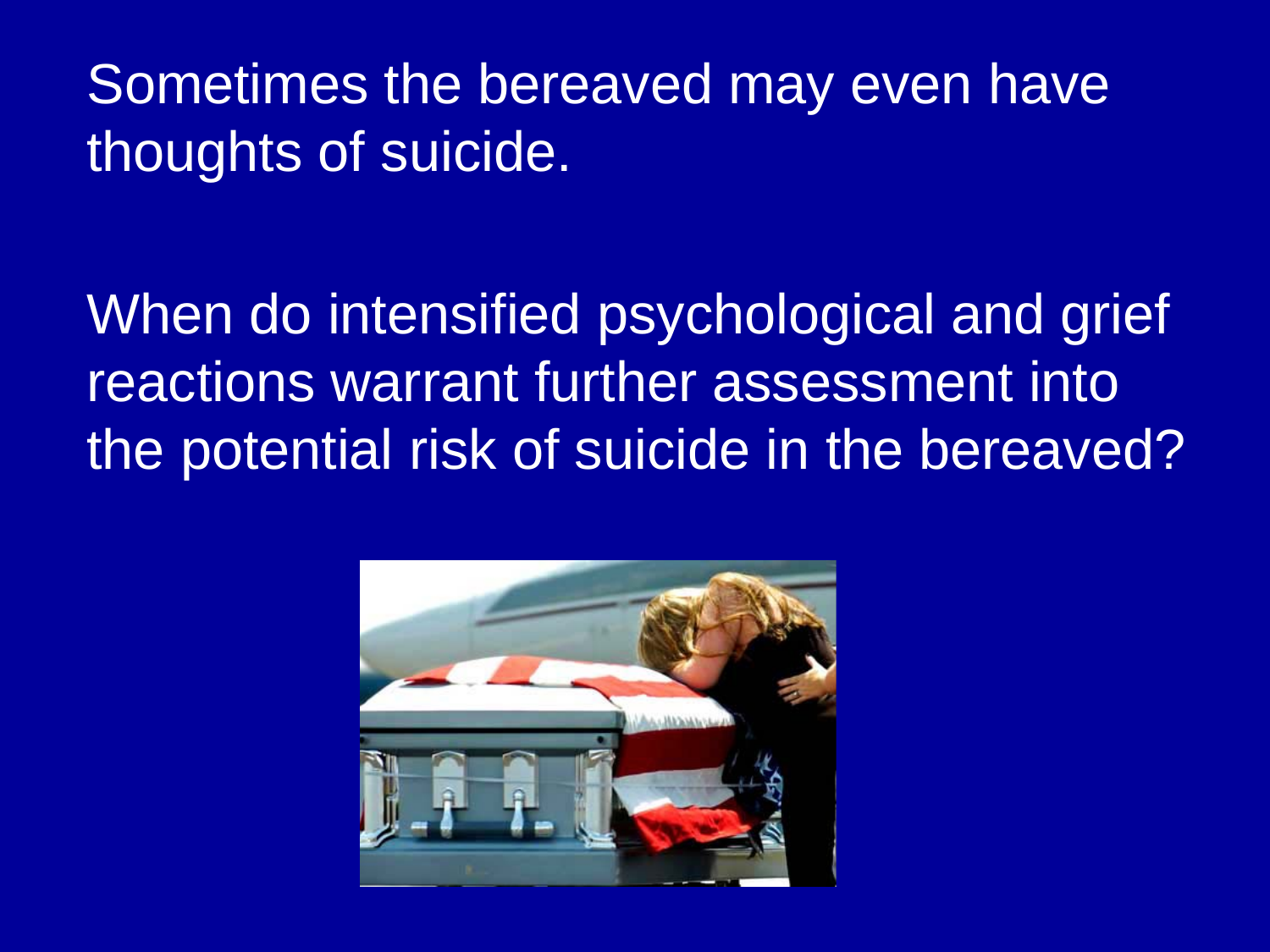Working with the Bereaved: Suicide Risk Assessment

> David A. Jobes, Ph.D., ABPP Professor of Psychology Co-Director of Clinical Training The Catholic University of America Washington, DC USA

T.A.P.S. Continuing Education and Training Webinar December 4, 2008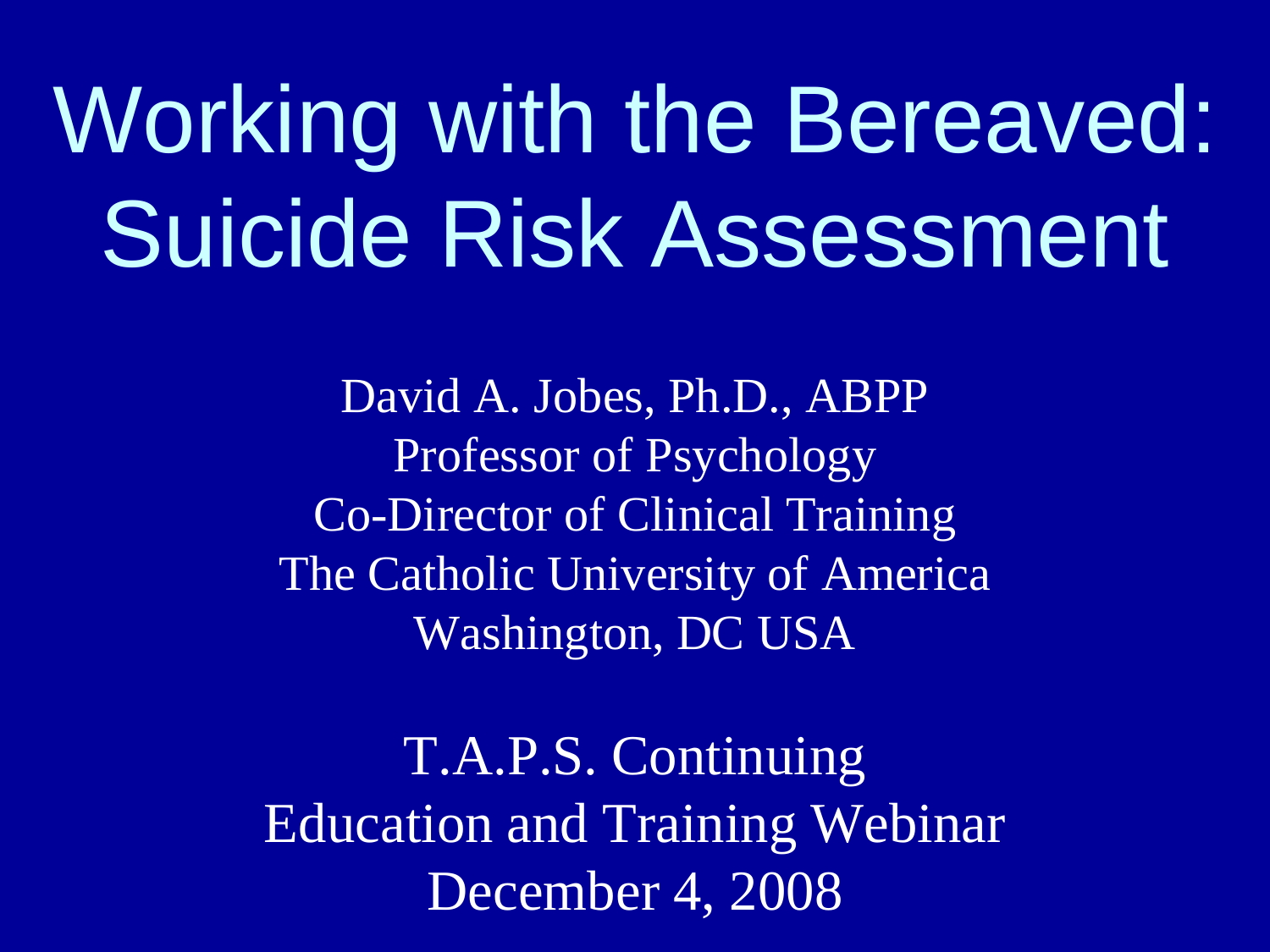Major Theoretical and Research Domains in Suicidology

- Sociological Theory and Research (e.g., the Werther Effect)
- Psychological/Psychiatric Theory and Research (e.g., Freud, Shneidman, Beck, Joiner, etc.)
- Biological/Genetic Research (e.g., frontal lobe functioning, genetic vulnerabilities)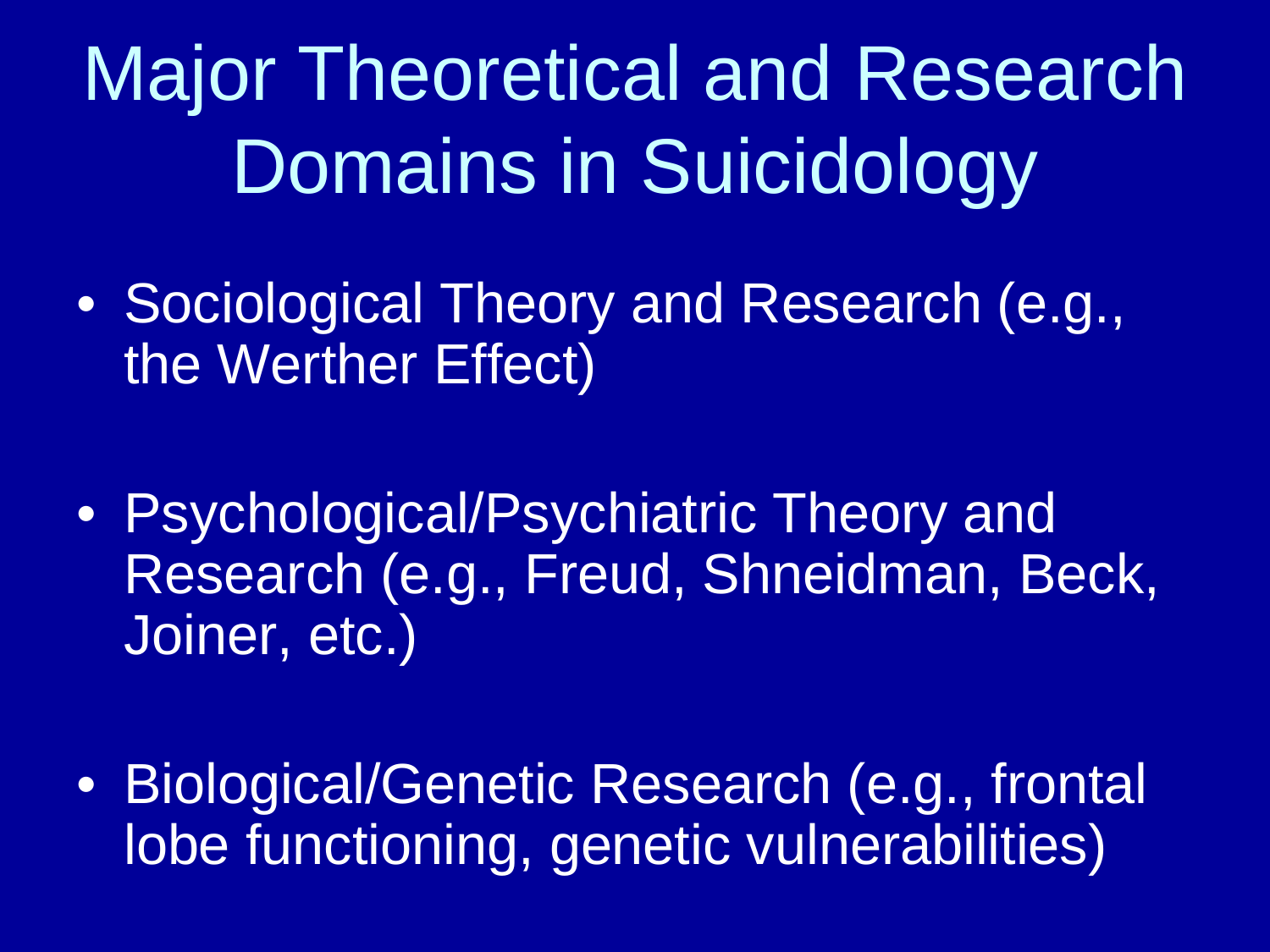### *New theory*…

### Those Who Desire Suicide (Joiner, 2005)

#### Perceived Burdensomeness

Thwarted Belongingness

Those Who Are Capable of Suicide

### Serious Attempt or Death by **Suicide**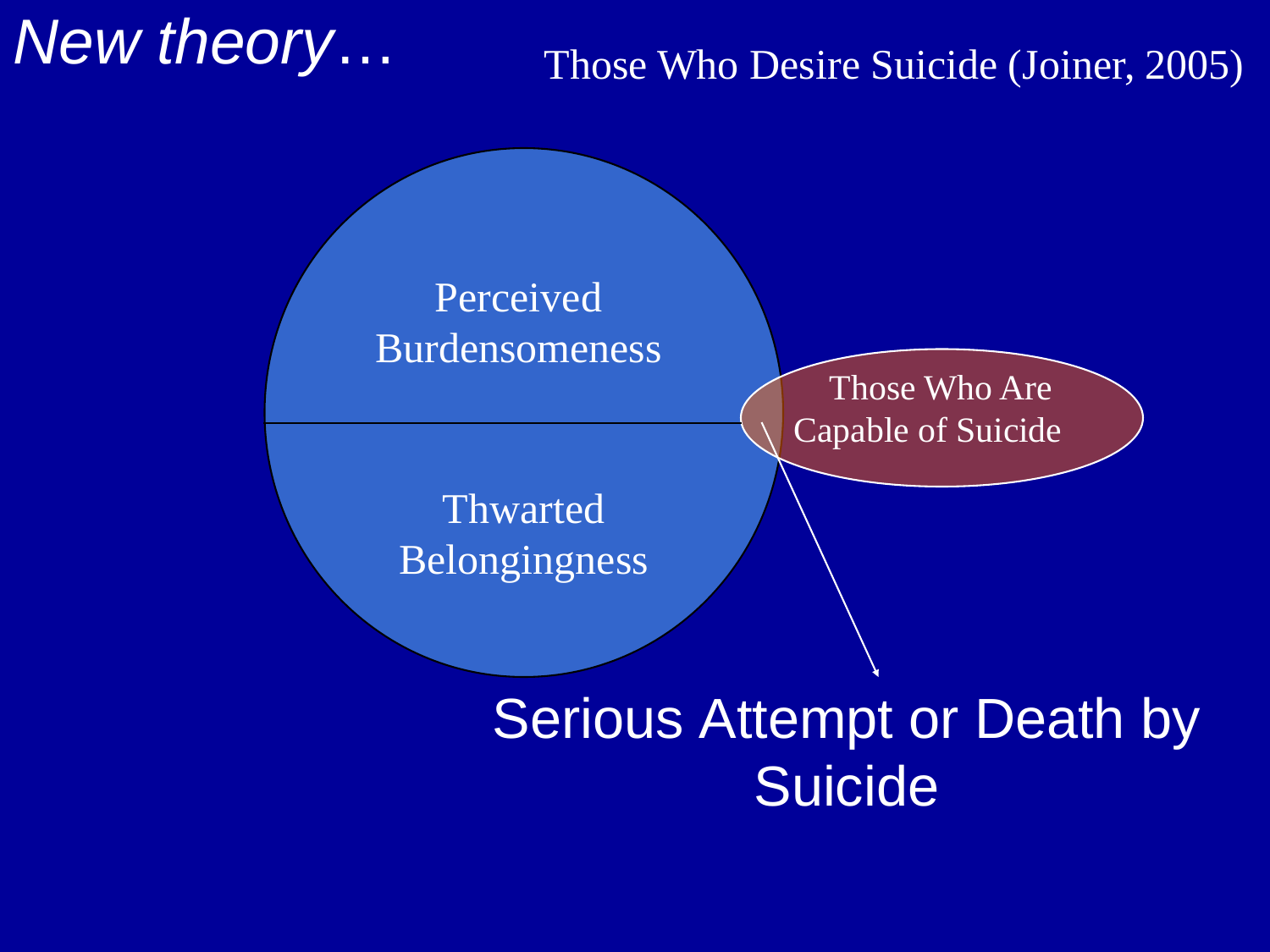### Shneidman's Cubic Model of Suicide



(Shneidman, 1987)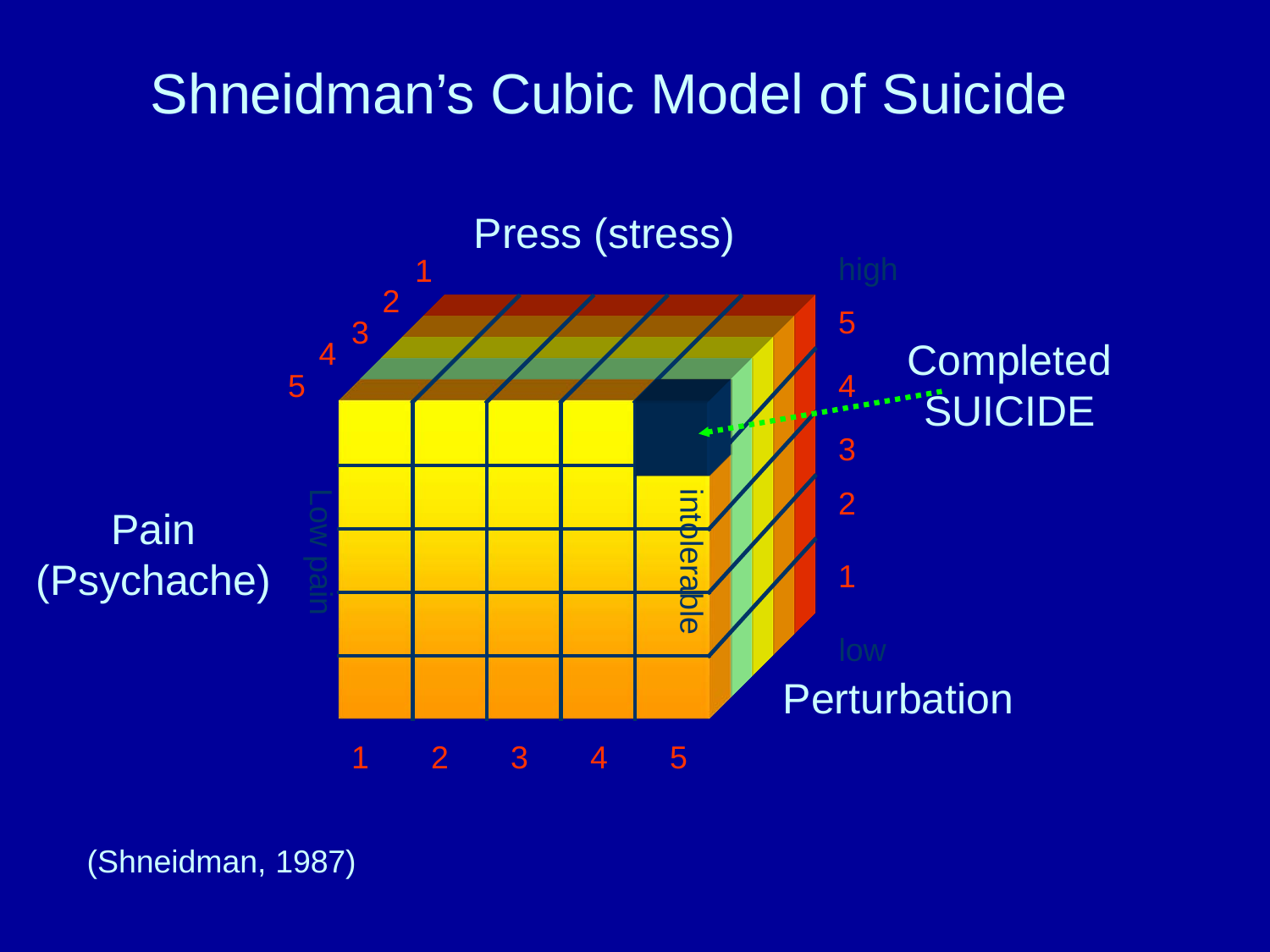### **Psychological Autopsy Studies: Summary of Empirically-Based Static Risk Factors**

- Age: In the general population, risk escalates with age, particularly after age 60.
- Sex: Risk greater for males.
- Previous Axis I or II psychiatric diagnosis
- Previous history of suicidal behavior Rudd et al's work on the increased risk associated with multiple attempters.
- History of family suicide
- History of physical, emotional, or sexual abuse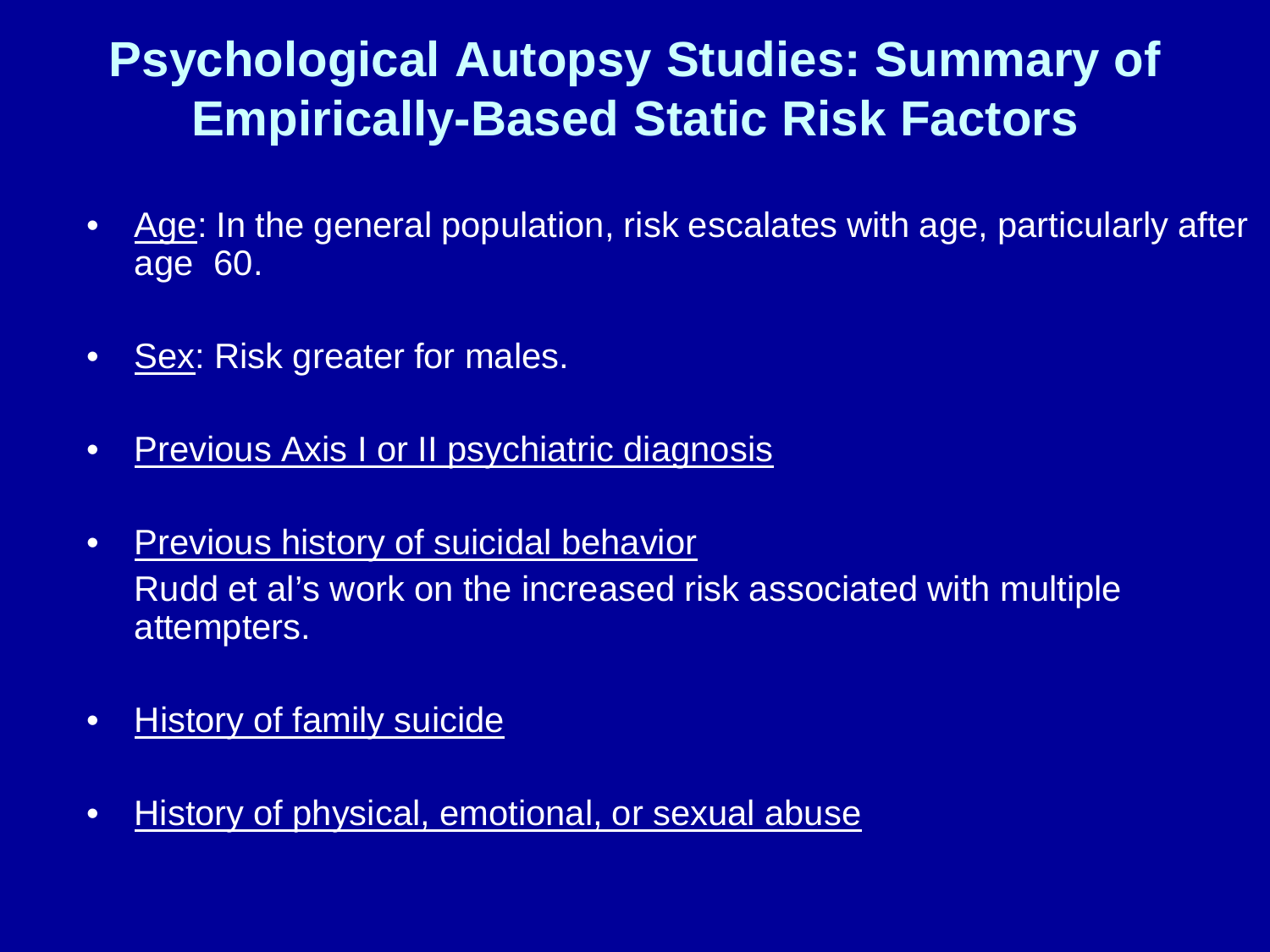### Key Assessment Constructs

- **Psychological intent**
- **Meaning of suicidal thoughts and behavior, and motivation for suicide**
- **Specifics of the plan and rehearsal**
- **Overt suicidal/self-destructive behavior**
- **Physiological, cognitive, and affective states**
- **Coping potential and protective factors**
- **Impulsivity and self-restraint**
- **Substance abuse or dependence**
- **Significant psychosocial stressors**
- **Static risk factors**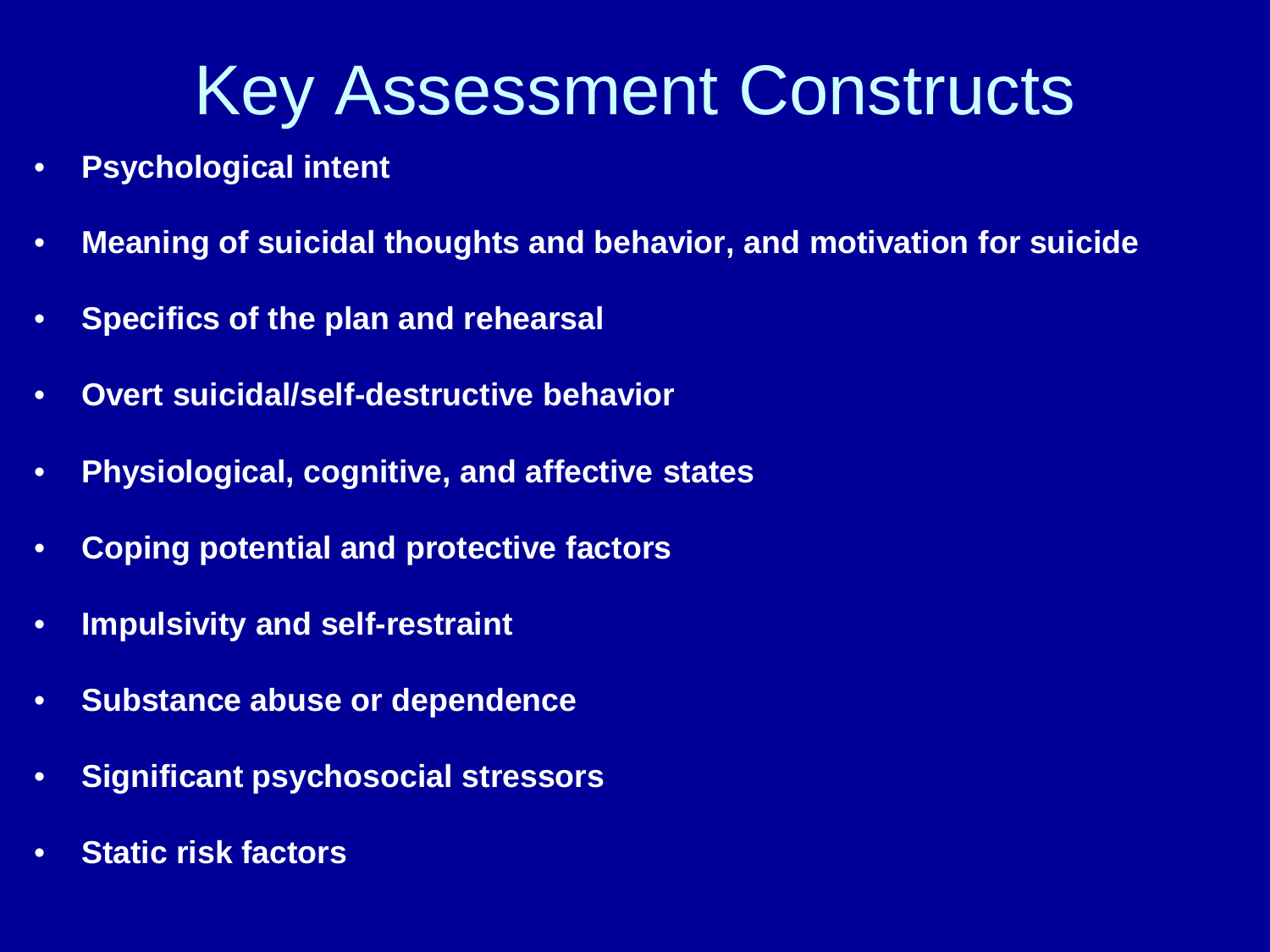### Overall Qualitative Findings of SSF Core Assessment (Jobes et al., 2004)

- From two diverse samples there were 636 written responses to SSF prompts ( $n = 152$ ).
- Collapsing data across constructs, 22% of responses pertain to *Relational* issues.
- 20% of written responses pertained to issues of *Role Responsibility*.
- 15% of responses related to issues of *Self*.
- 10% of responses related to *Unpleasant Internal States.*
- Collapsing across constructs, 67% of responses were related to relational issues, vocational challenges, self-related concerns, and internal emotional distress.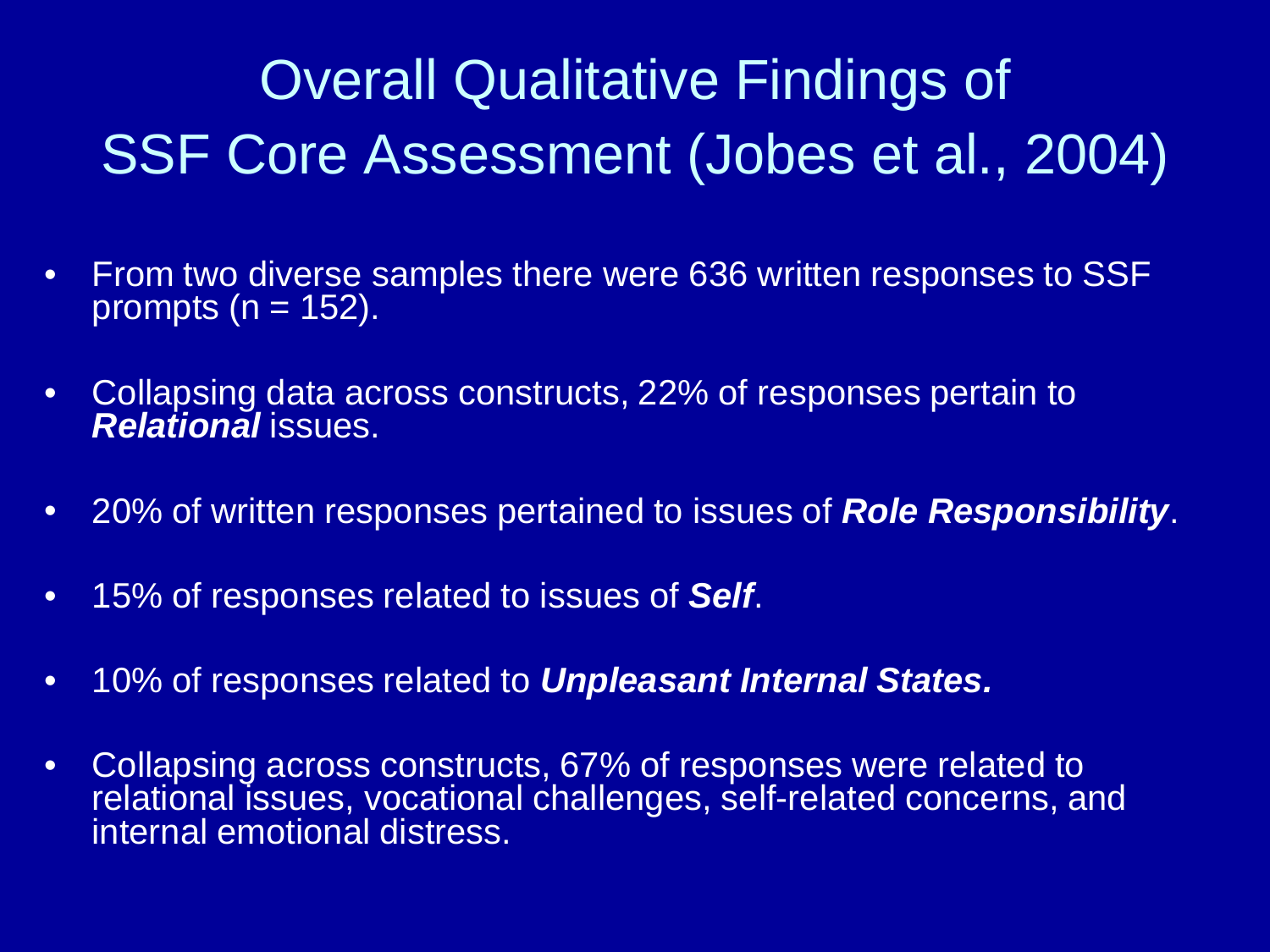### Frequencies and Percentages of Reasons for Living and Reasons for Dying

#### **U.S. Air Force Personnel Data (n=30)**

#### **Reasons for Living** <br>**Reasons For Dying**

| <b>Category</b>                   | <b>Frequency</b> | <b>Percent</b> | <b>Category</b>                    | <b>Frequency</b> | <b>Percent</b> |
|-----------------------------------|------------------|----------------|------------------------------------|------------------|----------------|
| Family                            | 21               | 25.6%          | <b>Escape General</b>              | 15               | 27.8%          |
| <b>Plans and Goals</b>            | 20               | 24.4%          | <b>General Descriptors of Self</b> | 10               | 18.5%          |
| Enjoyable Things                  | 15               | 18.3%          | <b>Escape Pain</b>                 | 7                | 13.0%          |
| Friends                           | 8                | 9.8%           | <b>Others</b>                      | 7                | 13.0%          |
| <b>Burdening Others</b>           | 6                | 7.3%           | <b>Escape-</b> Responsibilities    | 6                | 11.1%          |
| <b>Hopelessness For Future 4</b>  |                  | 4.9%           | <b>Hopelessness</b>                | 3                | 5.6%           |
| <b>Responsibility to Others 3</b> |                  | 3.7%           | <b>Unburdening Others</b>          | $\mathfrak{Z}$   | 5.6%           |
| <b>Beliefs</b>                    | 3                | 3.7%           | Loneliness                         | $\overline{2}$   | 3.7%           |
| Self                              |                  | 2.4%           | <b>Escape Past</b>                 |                  | 1.9%           |

Note: Total number of RFL responses  $= 82$ . Total number of RFD responses  $= 54$ .

Source: Peterson, E. M., Mann, R. E., Jobes, D. A., & Kiernan, A. (2002, April). Reasons for Living vs. Reasons for Dying. Paper presented at the Annual Conference of the American Association of Suicidology, Washington, DC.

Note: Opinions expressed in this presentation are the authors' and do not reflect the official policy of the United States Air Force or Department of Defense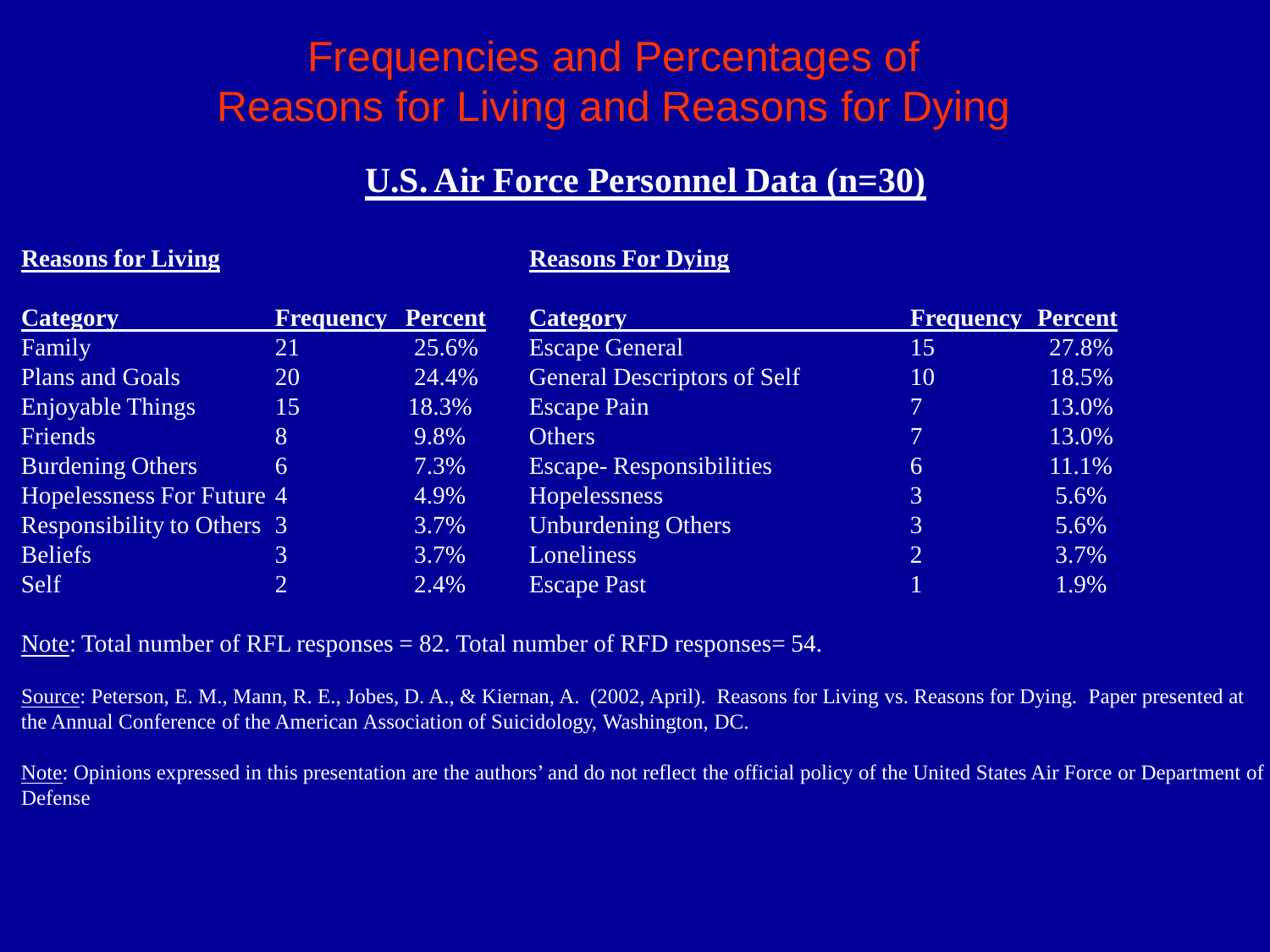#### *Frequencies and Percentages of Reasons for Living and Reasons for Dying*

#### **College Counseling Center Data (n=201)**

#### **Reasons for Living Reasons For Dying**

| <b>Category</b>                    | <b>Frequency</b> | <b>Percent</b> | <b>Category</b>                    | <b>Frequency Percent</b> |        |
|------------------------------------|------------------|----------------|------------------------------------|--------------------------|--------|
| <b>Plans and Goals</b>             | 108              | 18.1%          | <b>General Descriptors of Self</b> | 160                      | 31.1%  |
| Family                             | 99               | 16.6%          | <b>Escape in General</b>           | 125                      | 24.3%  |
| <b>Enjoyable Things</b>            | 88               | 14.7%          | Others/Relationships               | 57                       | 11.1%  |
| <b>Hopefulness for Future</b>      | 76               | 12.7%          | <b>Escape Pain</b>                 | 54                       | 10.5%  |
| <b>Friends</b>                     | 61               | 10.2%          | <b>Hopelessness</b>                | 52                       | 10.1%  |
| Self                               | 58               | 9.7%           | <b>Unburdening Others</b>          | 22                       | 4.3%   |
| <b>Burdening Others</b>            | 49               | 8.2%           | <b>Escape Responsibilities</b>     | 21                       | 4.1%   |
| <b>Beliefs</b>                     | 34               | 5.7%           | Loneliness                         | 20                       | 3.9%   |
| <b>Responsibility to Others</b> 25 |                  | 4.2%           | <b>Escape Past</b>                 | 3                        | $.6\%$ |

Note: Total number of RFL responses = 598;  $\chi^2$  (8) = 98.10, p < .001. Total number of RFD responses = 514;  $\chi^2$  (8) = 386.49,  $p < .001$ 

Source: Peterson, E. M., Mann, R. E., Jobes, D. A., & Kiernan, A. (2002, April). Reasons for Living vs. Reasons for Dying. Paper presented at the Annual Conference of the American Association of Suicidology, Washington, DC.

Note: Opinions expressed in this presentation are the authors' and do not reflect the official policy of the United States Air Force or Department of Defense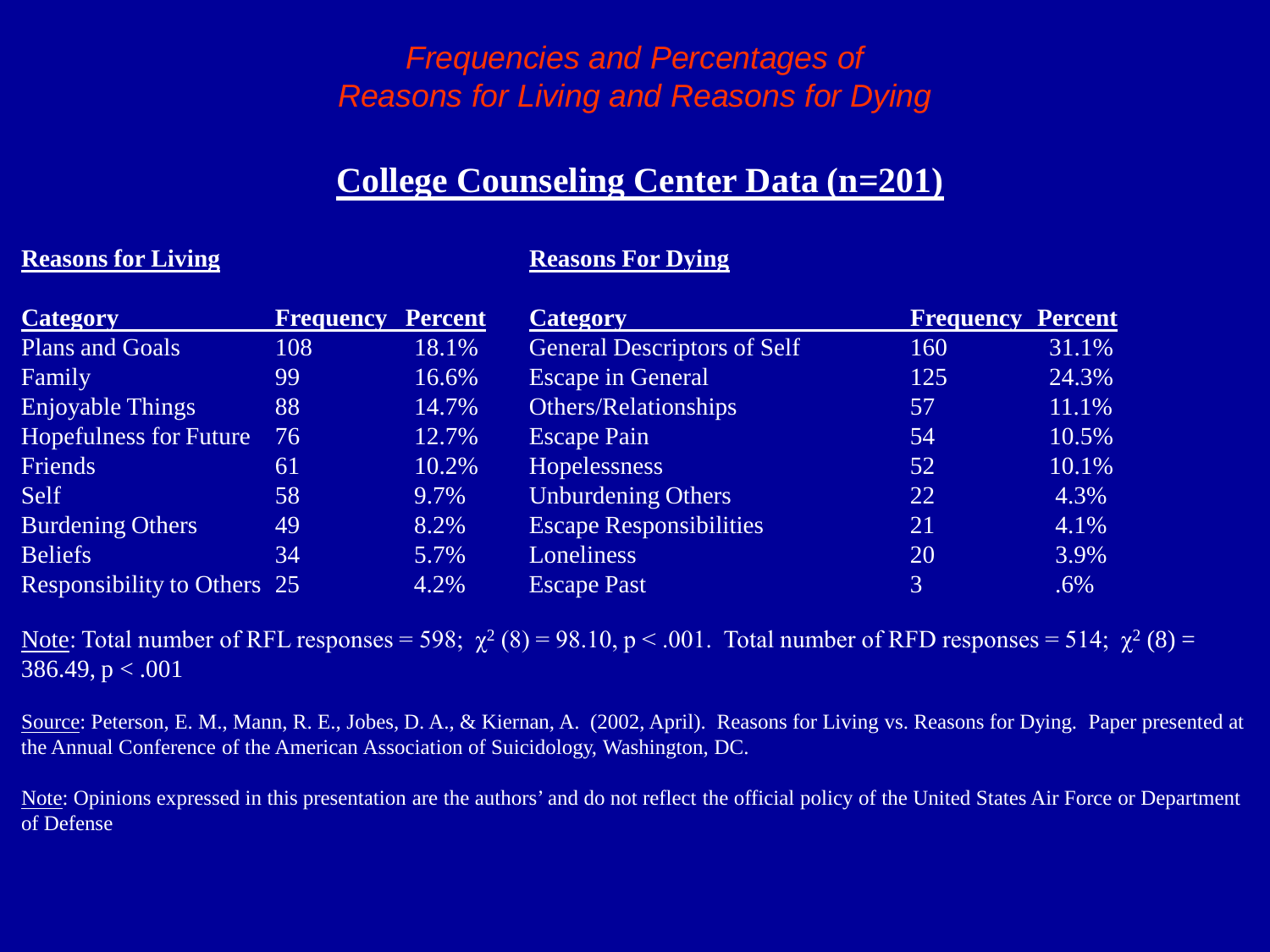#### Reasons for Living: Non-Suicidal vs. Suicidal Samples (Nademin, Jobes, Downing, & Mann, 2005)

#### Reasons for Living Frequency: Contrasts Between Non-Clinical and Clinical Samples

|                                    |                    | Non-Clinical Sample (n=201) |                   | Clinical Sample (n=201) |            |
|------------------------------------|--------------------|-----------------------------|-------------------|-------------------------|------------|
|                                    | Frequency          | Percentage                  | Frequency         | Percentage              | Chi-Square |
| Family                             | 89                 | 8.86                        | 99                | <u>16.6</u>             | $22.16*$   |
| <b>Friends</b>                     | 86                 | 8.57                        | 61                | 10.2                    | 1.36       |
| <b>Responsibility</b><br>to Others | 45                 | 4.48                        | 25                | 4.2                     | 0.06       |
| <b>Burdening Others</b>            | 12 <sub>2</sub>    | 1.2                         | <u>49</u>         | 8.2                     | $50.84*$   |
| <b>Plans and Goals</b>             | 312                | 31.08                       | 108               | 18.1                    | $31.41*$   |
| Hopefulness for<br>the Future      | 241                | 24.00                       | 76                | 12.7                    | $29.02*$   |
| <b>Enjoyable Things</b>            | 28                 | 2.79                        | 88                | 14.7                    | $80.61*$   |
| <b>Beliefs</b>                     | 90                 | 8.96                        | 34                | 5.7                     | $5.37*$    |
| <b>Self</b>                        | 101                | 10.06                       | 58                | 9.7                     | 0.03       |
| p < .05                            | Frequency = $1004$ |                             | Frequency = $598$ |                         |            |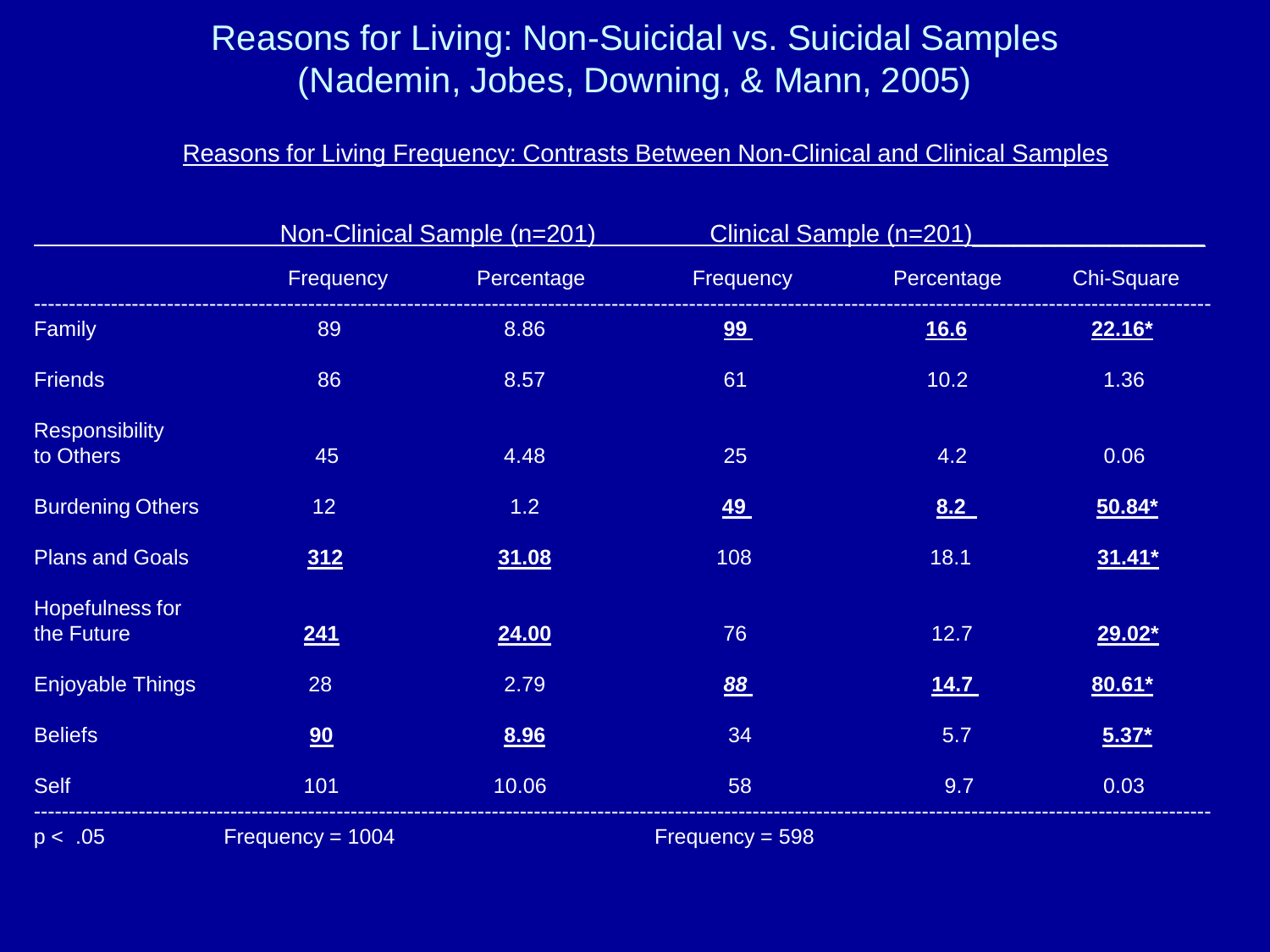# Why Suicide?

- For every survivor who loses a loved one to suicide, there is one question that dominates the grief process…why?
- Suicidal inpatients (n=53) at the Mayo Clinic were administered a modified version of the SSF within forty-eight hours of admission.
- Patients were posed with following query:

– *There are many ways of dealing with psychological pain and emotional suffering. As you reflect on your own struggle, why suicide?*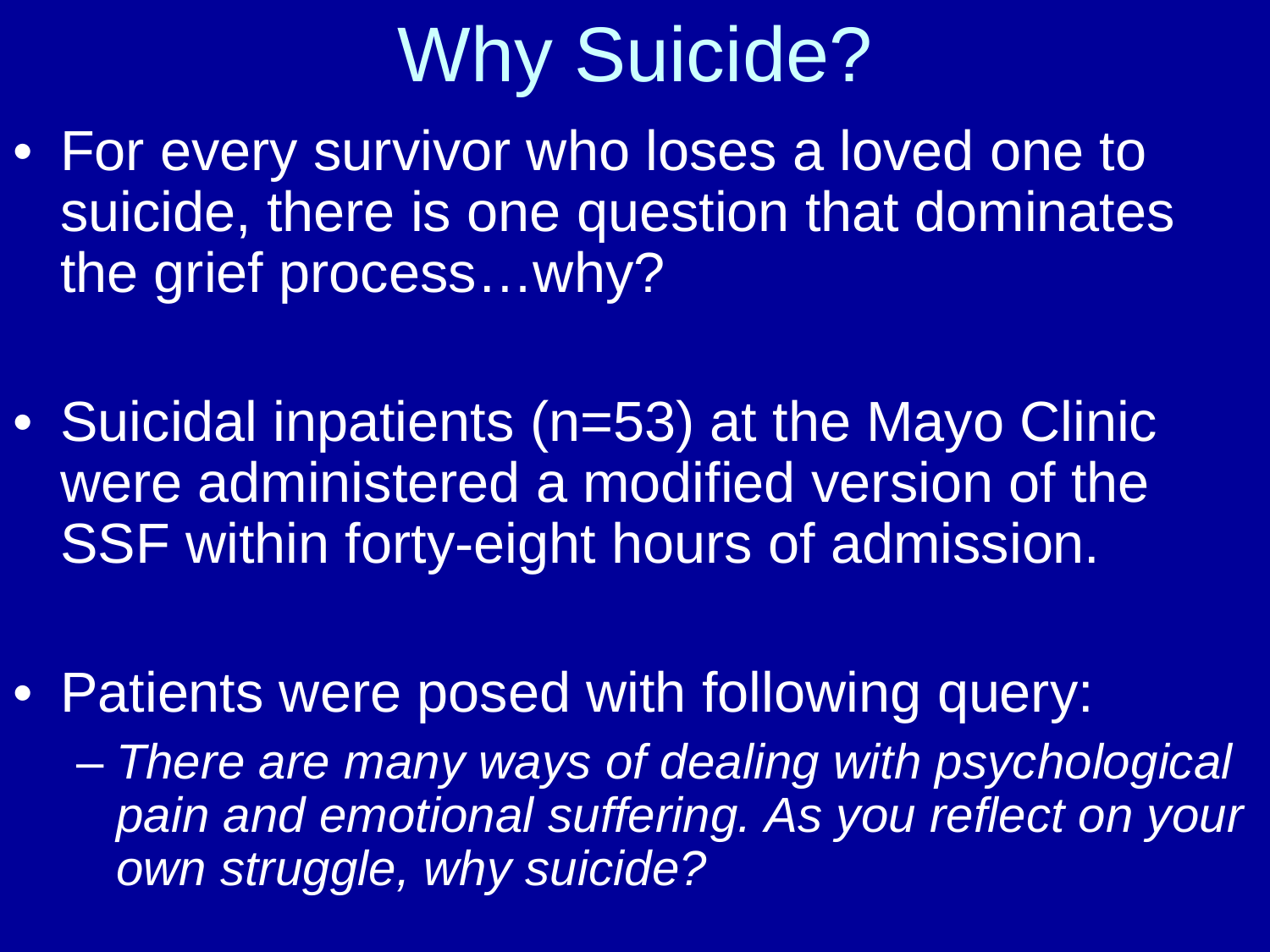To capture these responses, we derived seven coding categories with high inter-rater reliability (Average Kappa Coefficient's = .75)

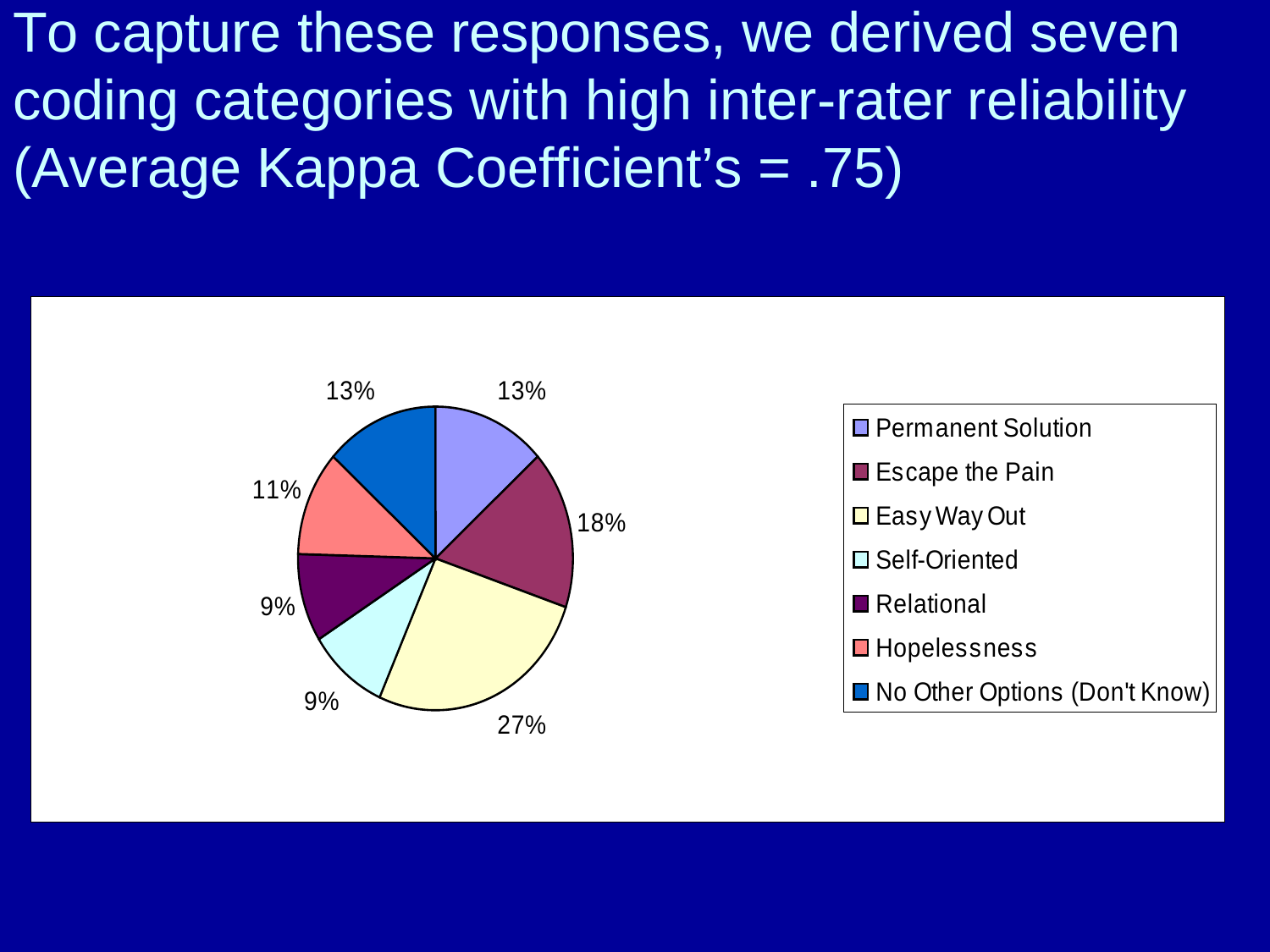A Multifocal Approach to Assessment of Suicidal Risk

- **Imminent Risk**
- **Intent and Lethality**
- **Predisposing Conditions and Precipitating Factors**
- **Psychopathology**
- **Coping Skills and Resources**
- **Compliance with the Clinician**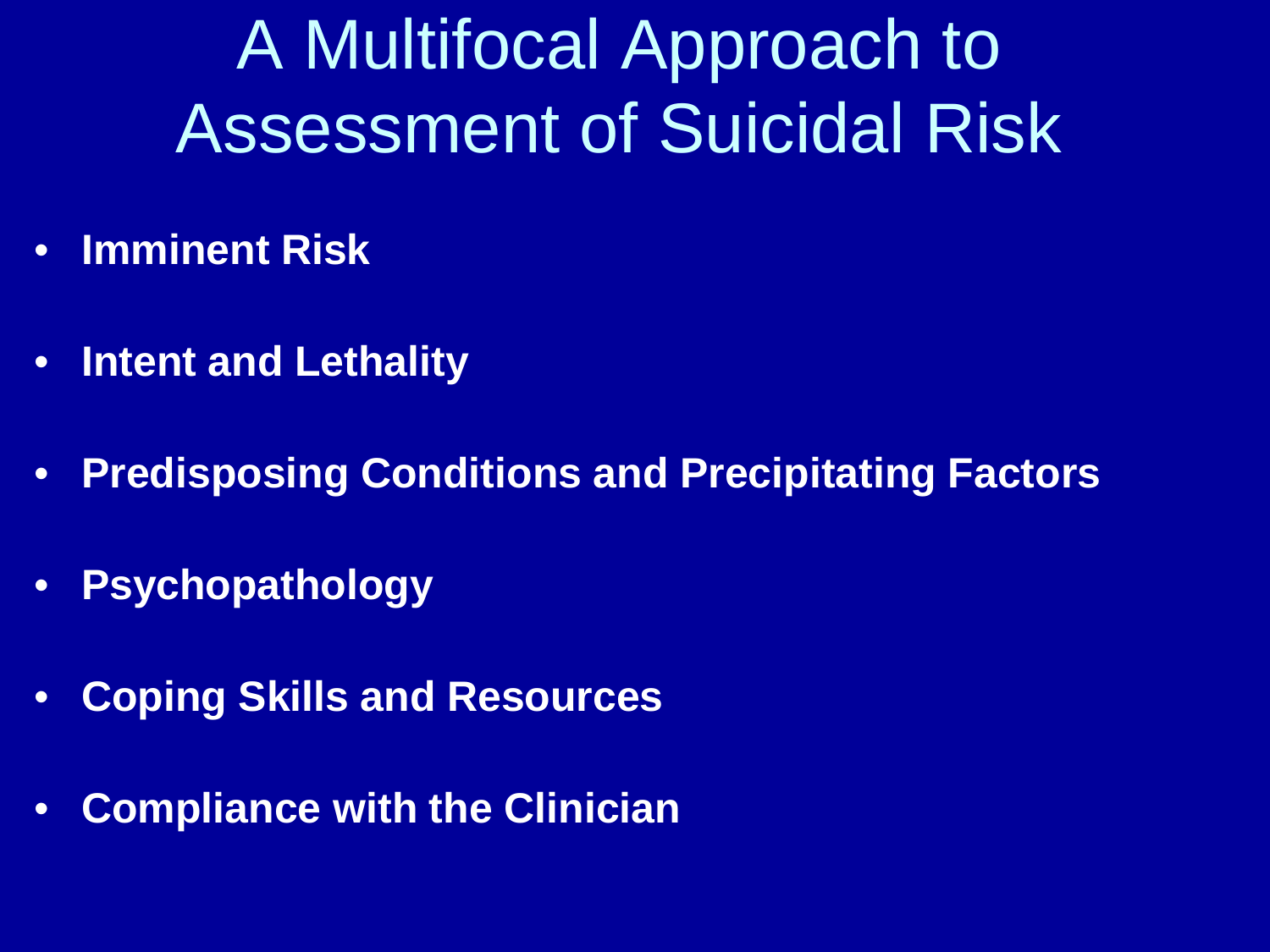## **Clinical Interviewing**

- **Approach the risk assessment interview of suicidality in a valueneutral manner—try to not moralize, intimidate, or patronize the client.**
- **A critical goal of the interview is to gather useful data about how suicidality psychologically "works" for the client.**
- **Be oriented toward outpatient care; shape the interview assessment towards gathering information that will justify outpatient care over inpatient care.**
- **Work to be empathic of the suicidal wish.**
- **Be sure to ask "why suicide?" but also be sure to ask "why not suicide?"**
- **Work to remain on the same team vs. getting into a power struggle.**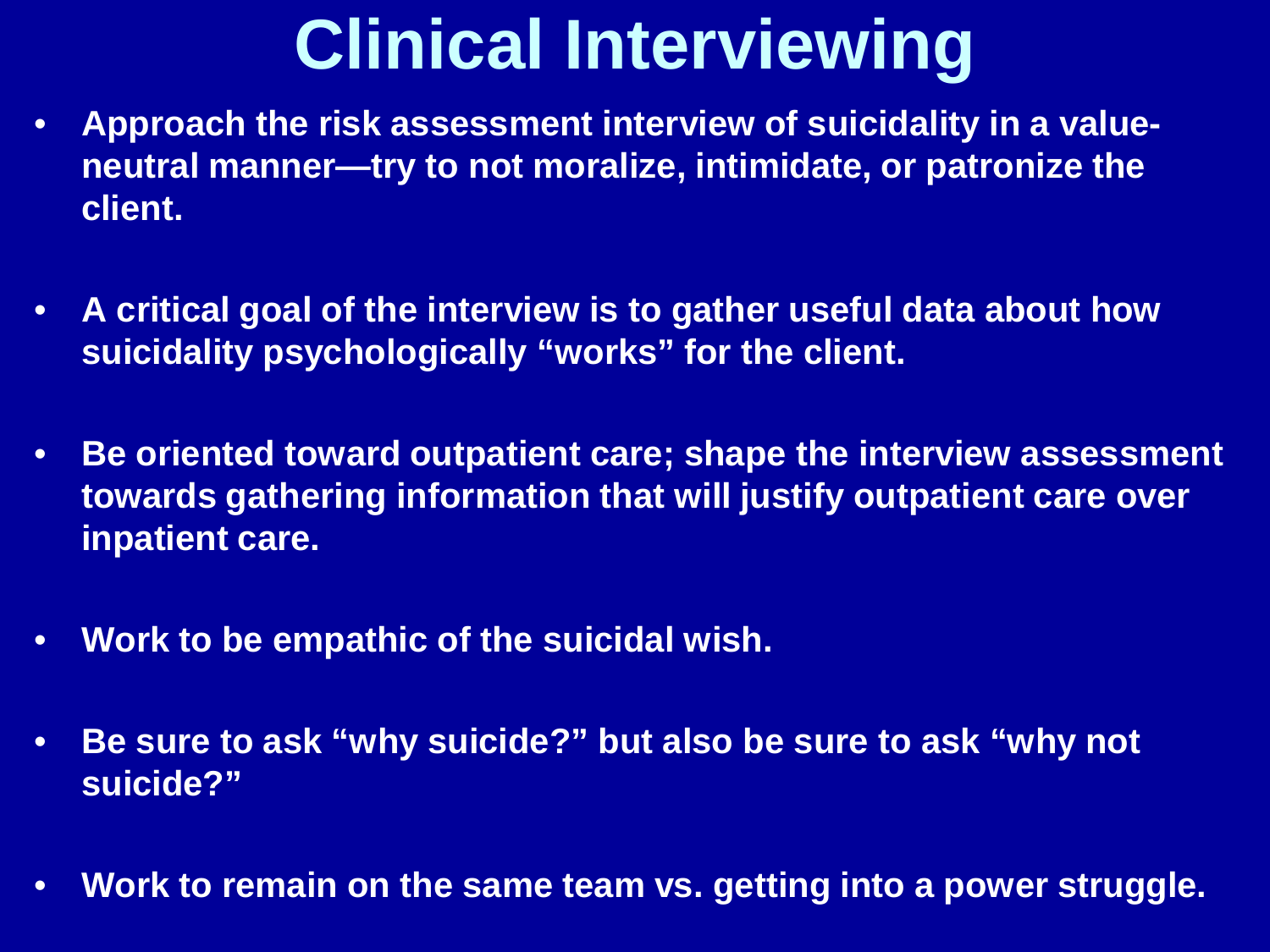### **Summary Assessment of Clinical Risk Level**

- **No significant risk**
- **Mild**
- **Moderate**
- **Severe**

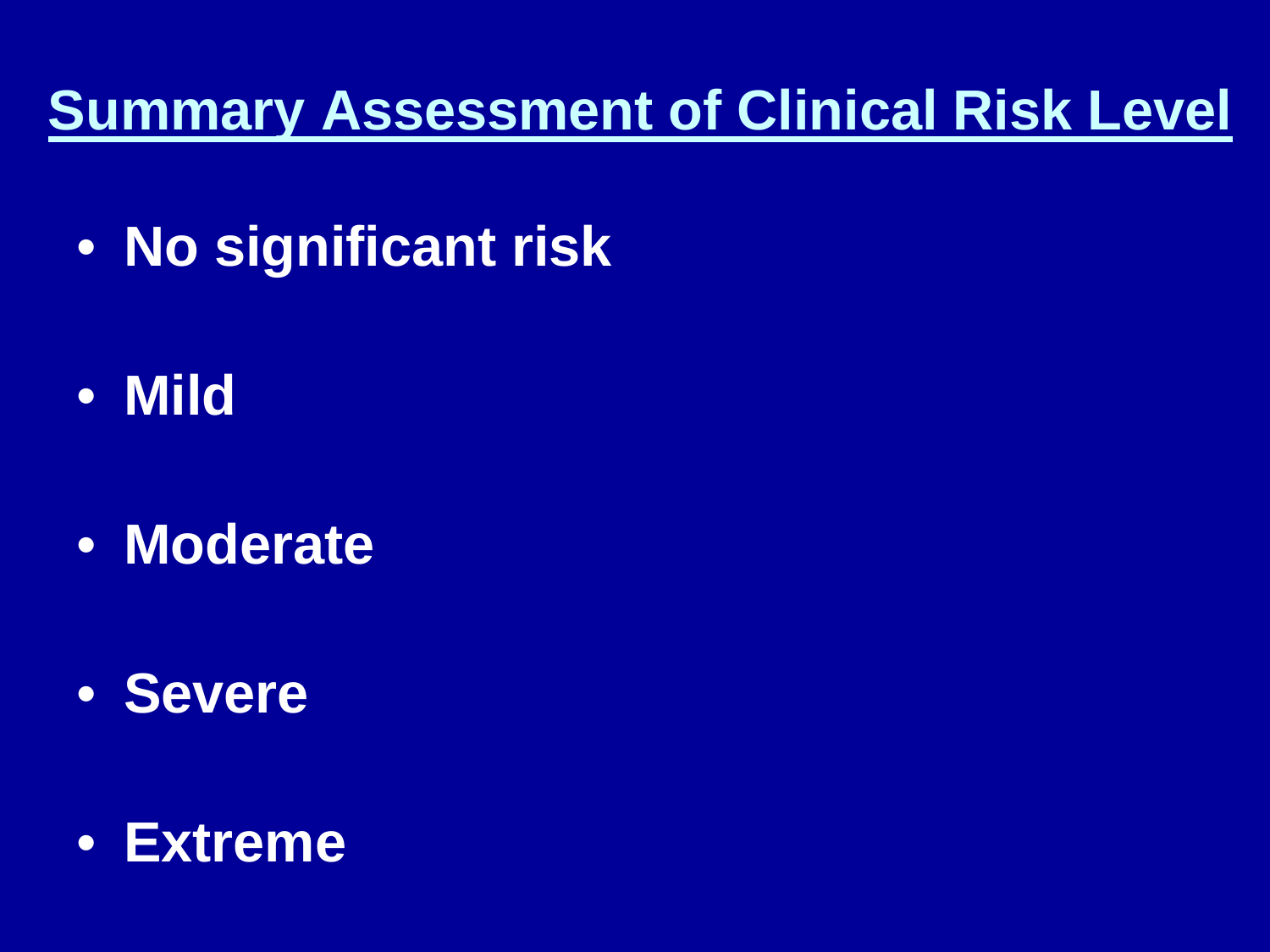### General Guidelines for Practice and Treatment

- **Provide sufficient informed consent about confidentiality and safety as earlier as possible in the clinical relationship.**
- **Always be sure to ask about suicide directly, forthrightly, with no judgment or threat.**
- **Thoroughly assess the suicide risk and try to gather and evaluate multiple sources of risk data (e.g., behavioral observations, verbal interviewing, use of assessment instruments).**
- **Formulate an overall assessment of suicide risk and document the risk in the client's record (e.g., a judgment of Low, Medium, or High Risk based on what evidence).**
- **Establish a clear treatment plan with the client as to how suicidal thoughts, feelings, and behaviors will be managed on an outpatient basis.**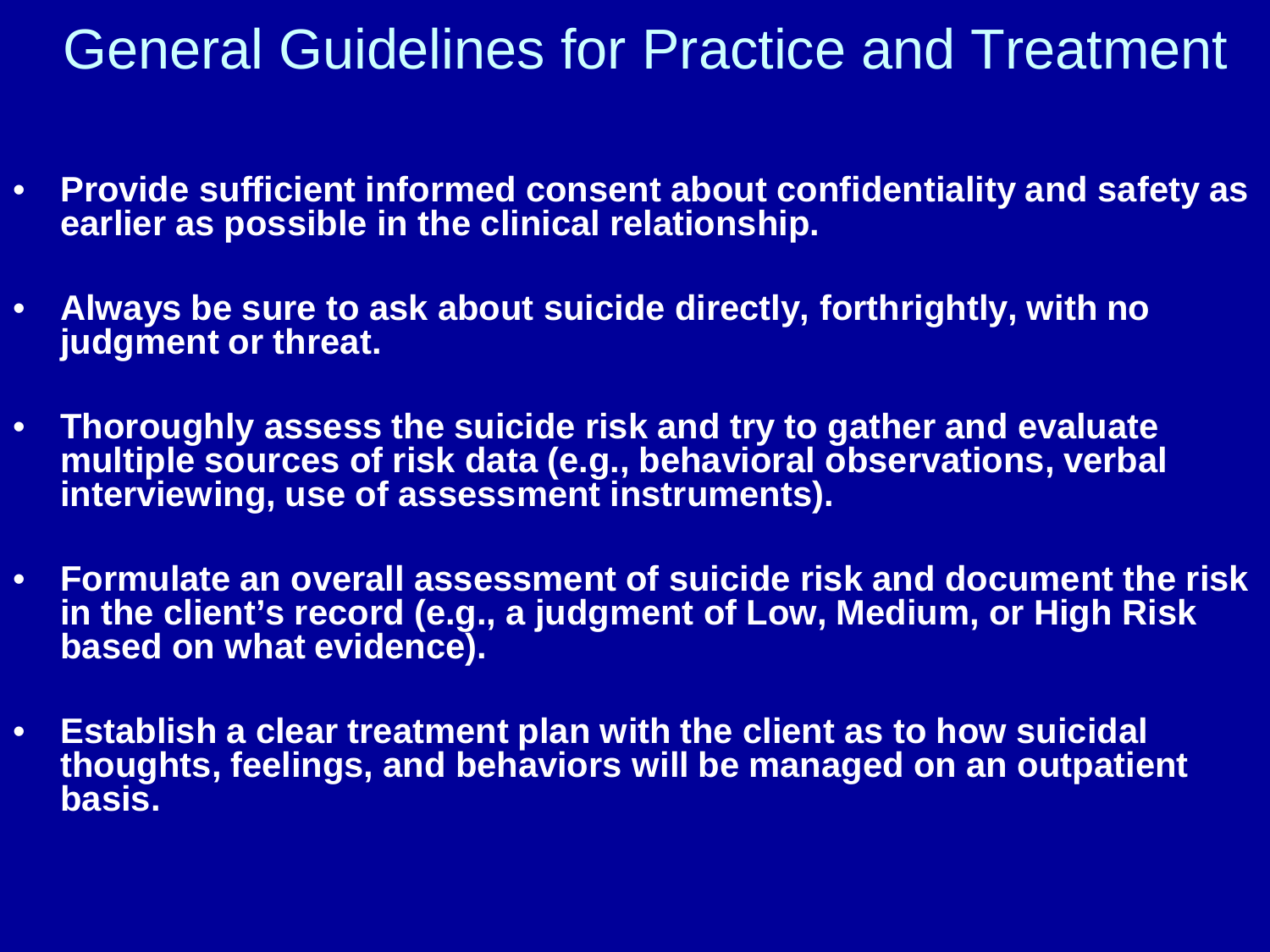# Guidelines Continued

- **Closely monitor and document on-going suicidality until it resolves.**
- **Consider and use all appropriate modalities (e.g., various forms of psychotherapy, vocational counseling, medication, etc.).**
- **Collaboratively assess and modify with the client the treatment plan as needed.**
- **Routinely seek professional consultation and document any consultation.**
- **Document the resolution of suicidality; monitor for any future reoccurrence**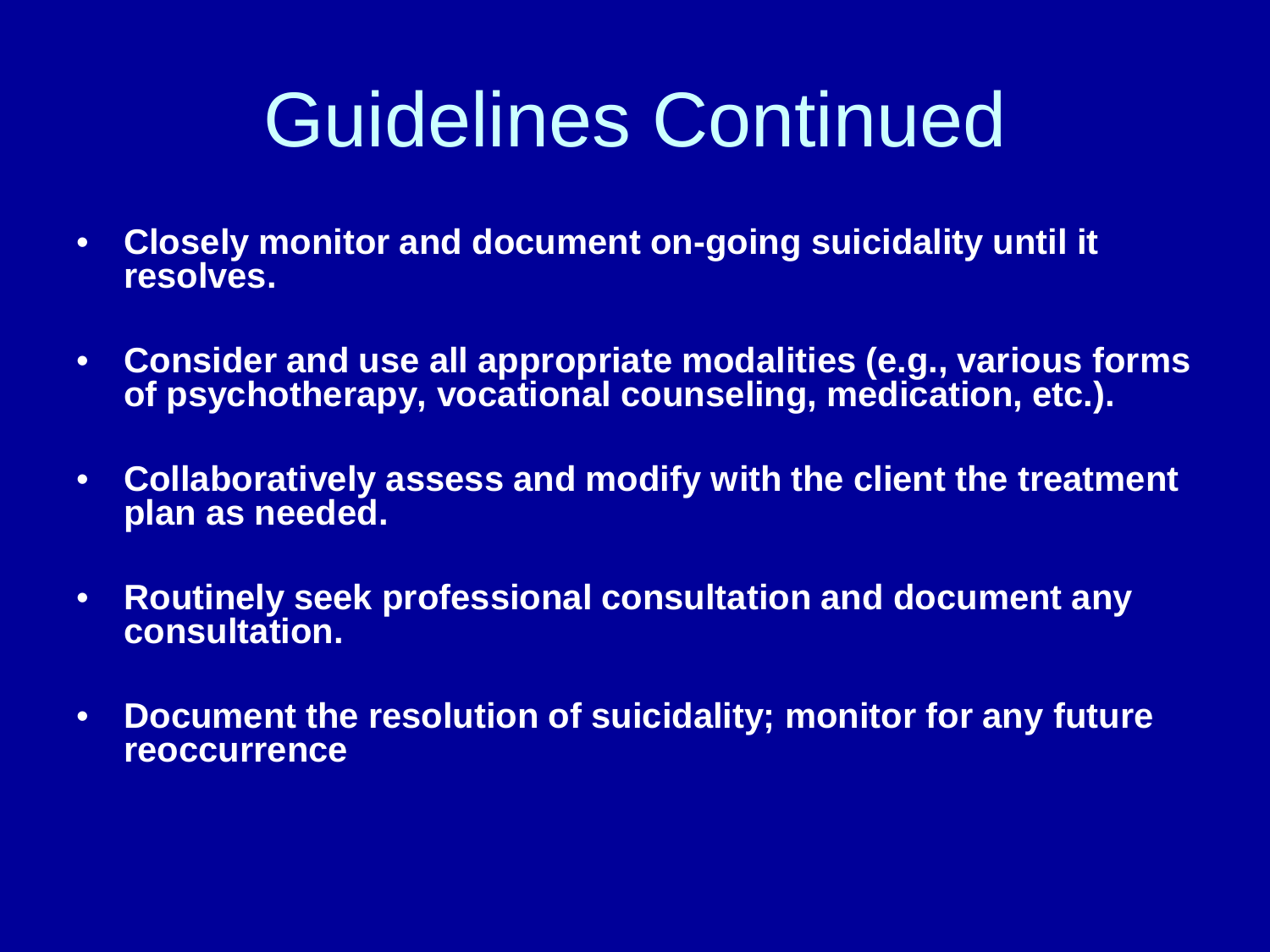# Suggested Safety Interventions

- **Establish understanding about between session access (phone and email contact)**
- **Establish the appropriate amount of therapeutic contact**
- **Remove access to the means**
- **Develop a comprehensive crisis contingency plan**
- **Use a "Crisis Card" approach**
- **Develop a suicide prevention tool kit**
- **Increase any and all social supports**
- **Consider full range of other modalities**
- **Initiate behavioral activities**
- **Create future linkage**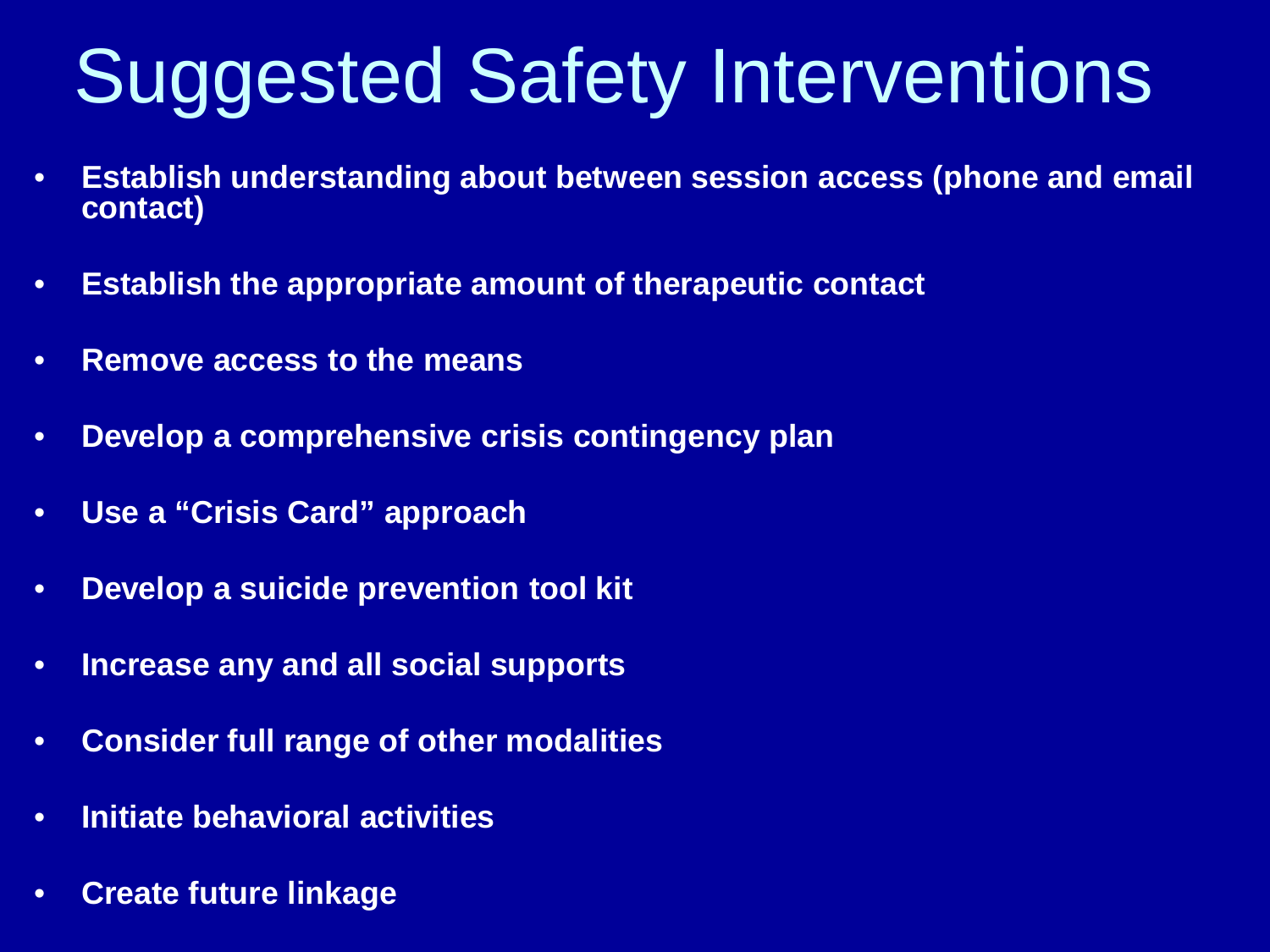## **Crisis Card**

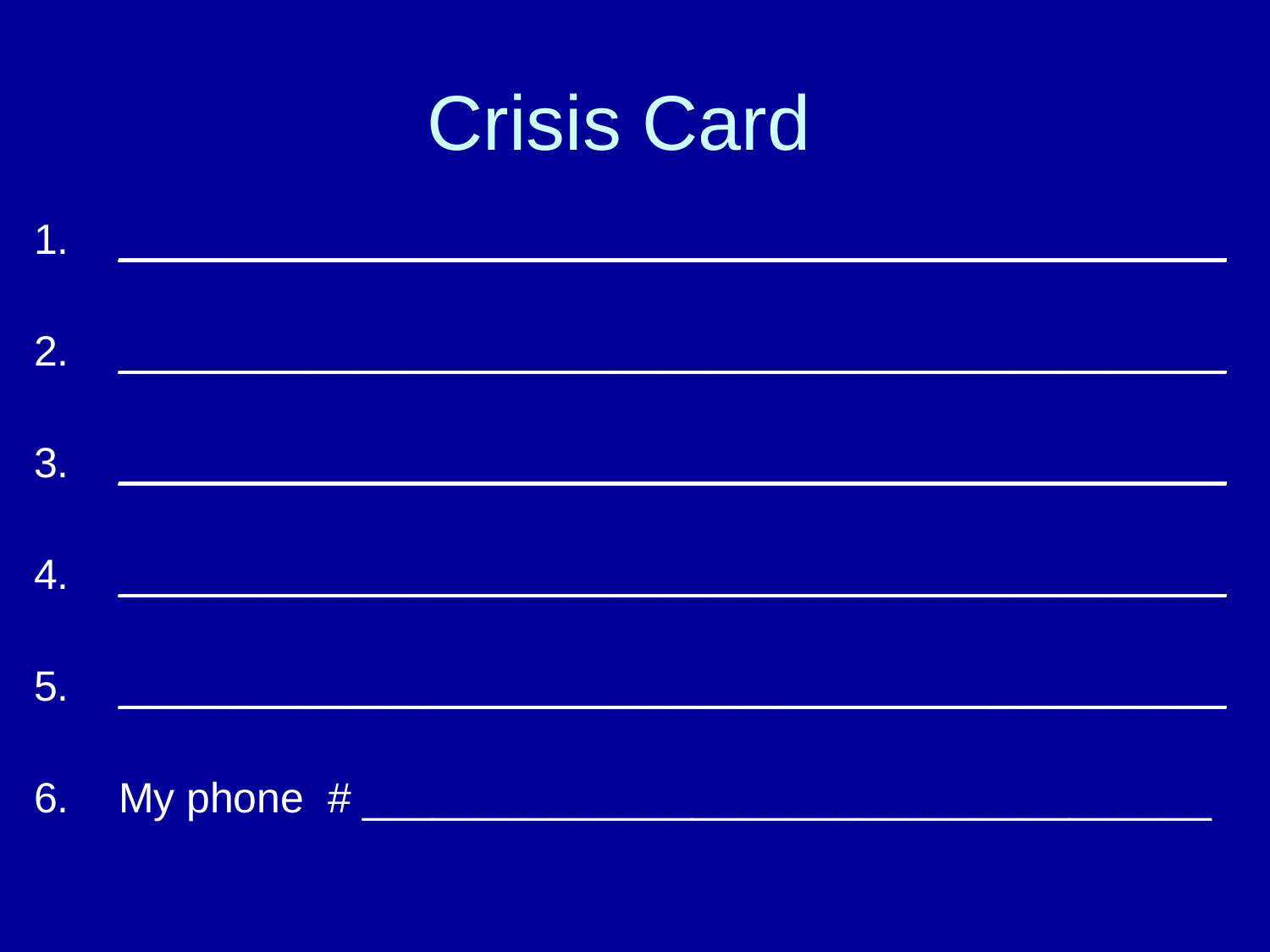### Short-Term Care

**Stage II: Short Term Cognitive-Behavioral Treatment**

- **Transition from crisis to post crisis stage of treatment**
- **Modify treatment plan with increased stability**
- **Emphasis should be on cognitive behavioral problem-solving and skill-building**
- **Further develop interpersonal supports and resources**
- **Focus work on deconstructing reasons for dying while constructing reasons for living**
- **Explore preliminary underlying psychodynamic issues**
- **Pay close attention to issues of termination referral, and possible relapse**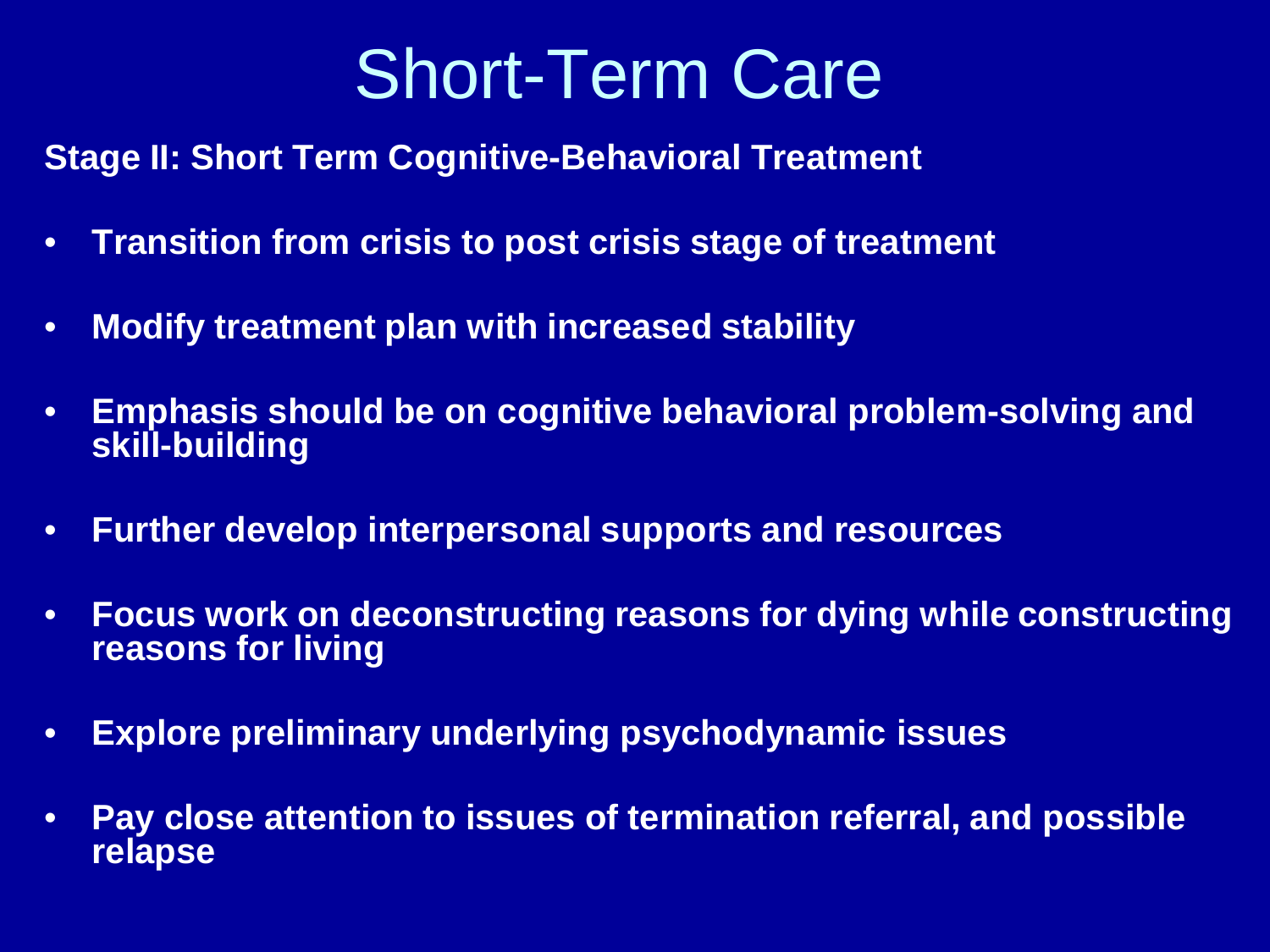# Longer Term Care

**Stage III: Longer Term Psychodynamic Treatment**

- **Emphasize and use the therapeutic alliance to create a "corrective emotional experience" over time**
- **Attend to potential transference issues—imagined object vs. "real" object**
- **Closely monitor countertransference and use it to inform on-going care**
- **Working-through; re-growth and maturing**
- **Attend to issues of termination and meaningfully terminate with focus on what has been internalized through psychotherapy experience**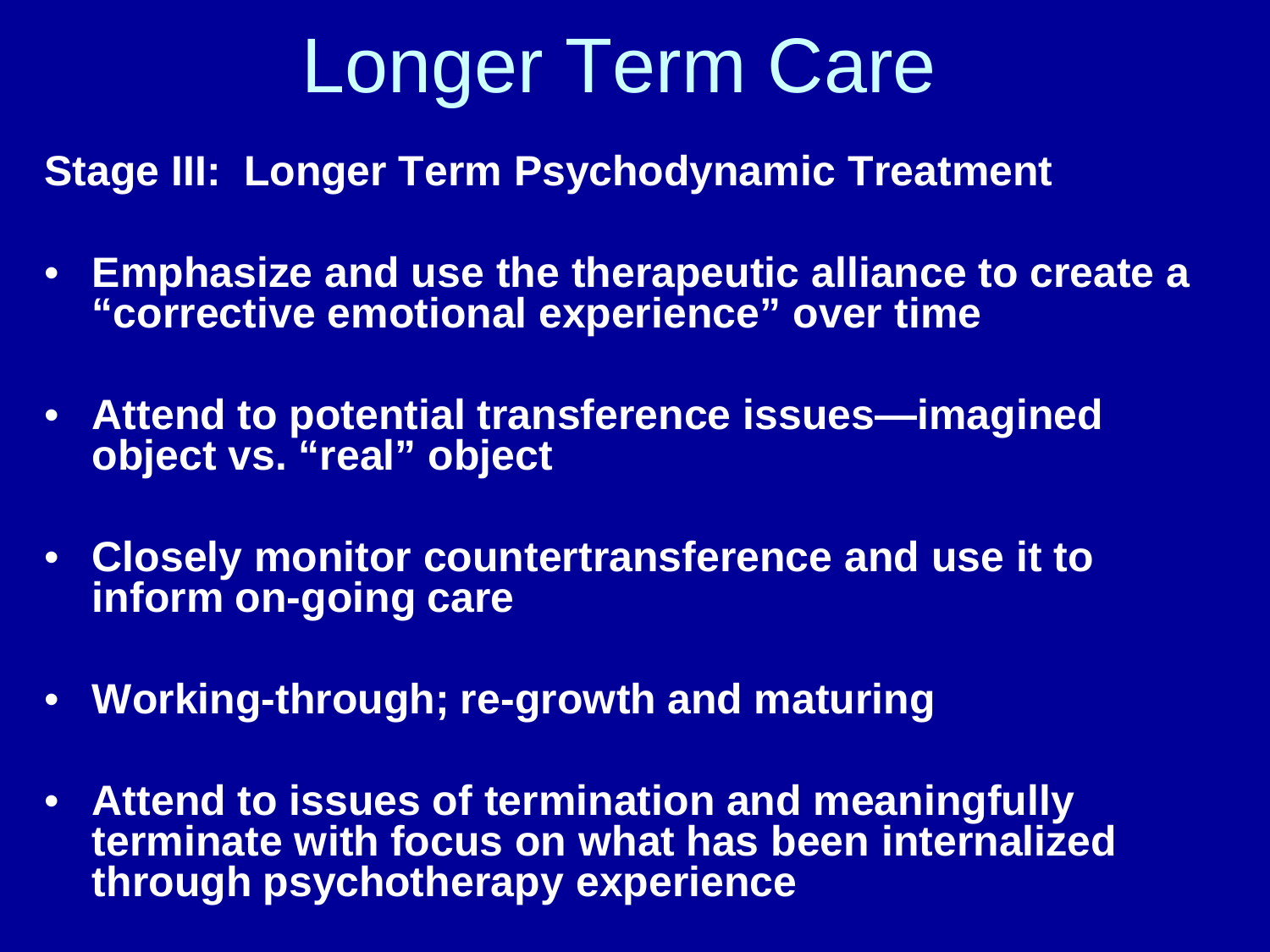### The Collaborative Assessment and Management of Suicidality (CAMS)

#### **The Overarching Goal of CAMS**

- 1. To provide a novel, comprehensive, multidisciplinary clinical assessment, treatment planning, and clinical management approach for reducing suicidal thoughts, feelings, and behaviors in outpatient settings.
- 2. CAMS is specifically designed to provide an alternative to traditional risk factor and purely diagnostically-driven approaches to suicide (Jobes, 2000; 2006; Jobes & Drozd, 2004).
- 3. On-going clinical research since 1998 is providing further empirical support for the CAMS approach.

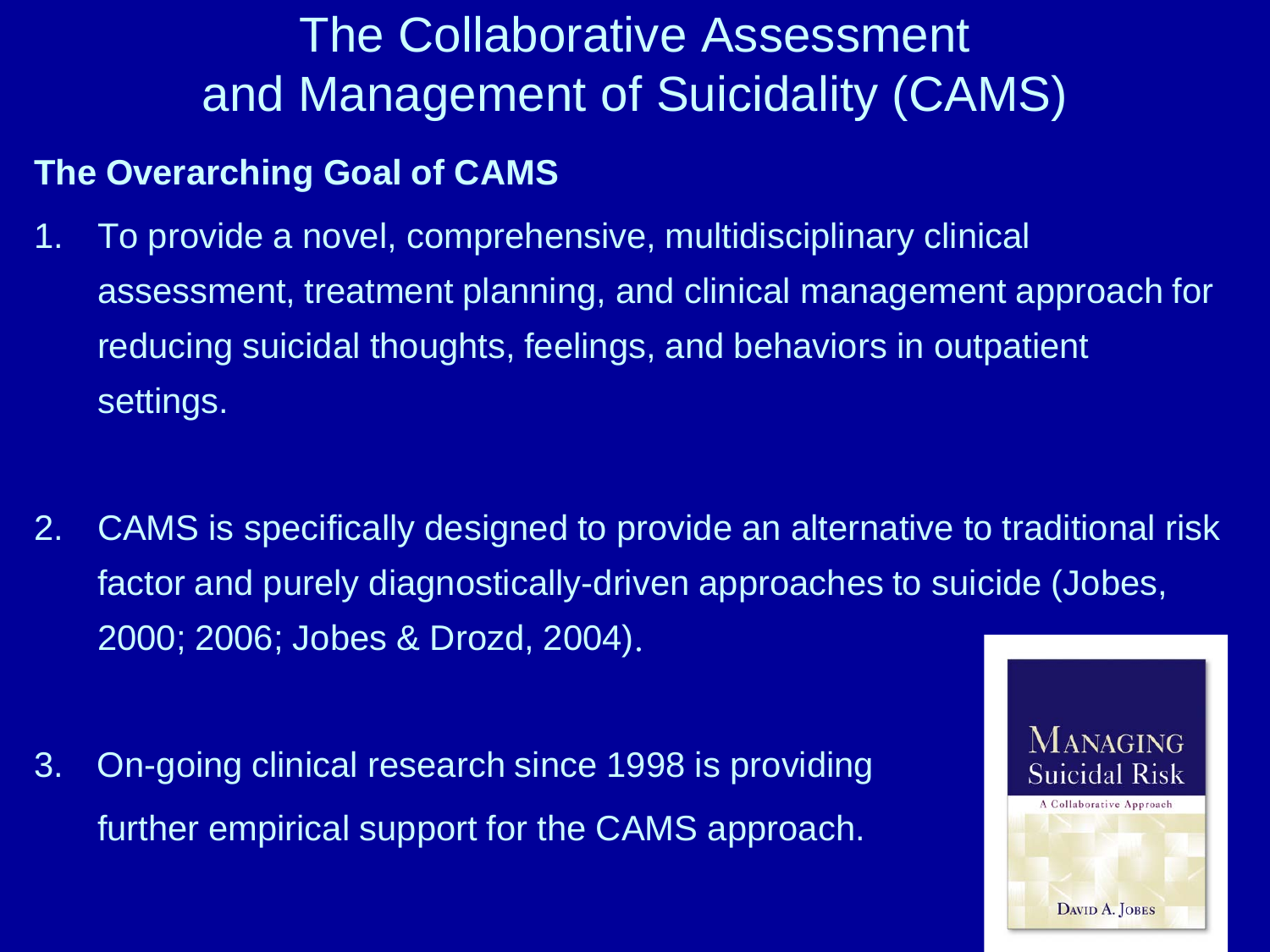### REDUCTIONISTIC MODEL: Suicide = Symptom



Traditional treatment = inpatient hospitalization, treating the psychiatric disorder, and using no suicide contracts…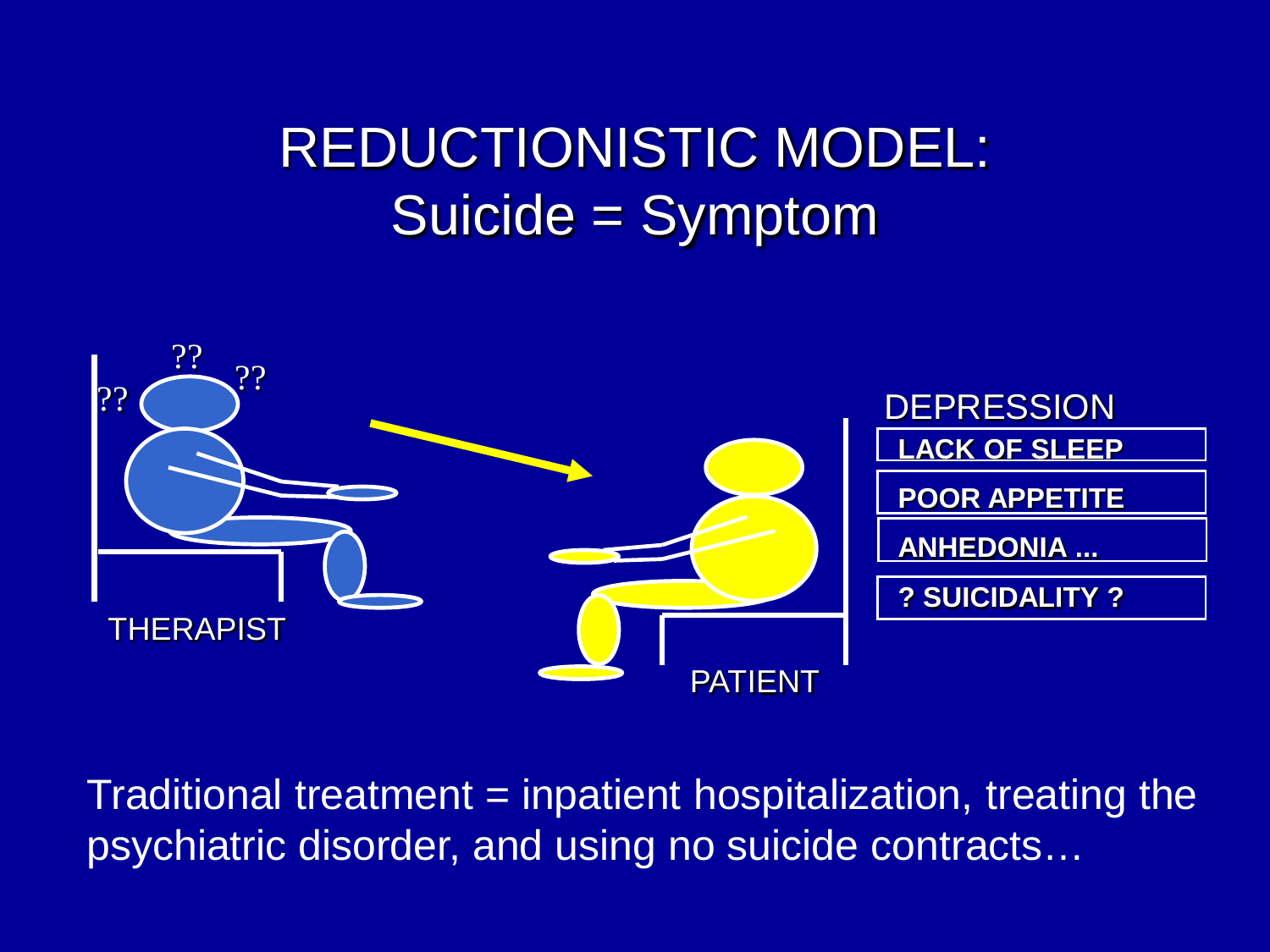### COLLABORATIVELY ASSESSING RISK: Targeting *Suicide* as the Focus of Treatment



CAMS Treatment = Intensive outpatient care that is suicide-specific, emphasizing the developing of other means of coping and problem-solving thereby systematically eliminating the need for suicidal coping…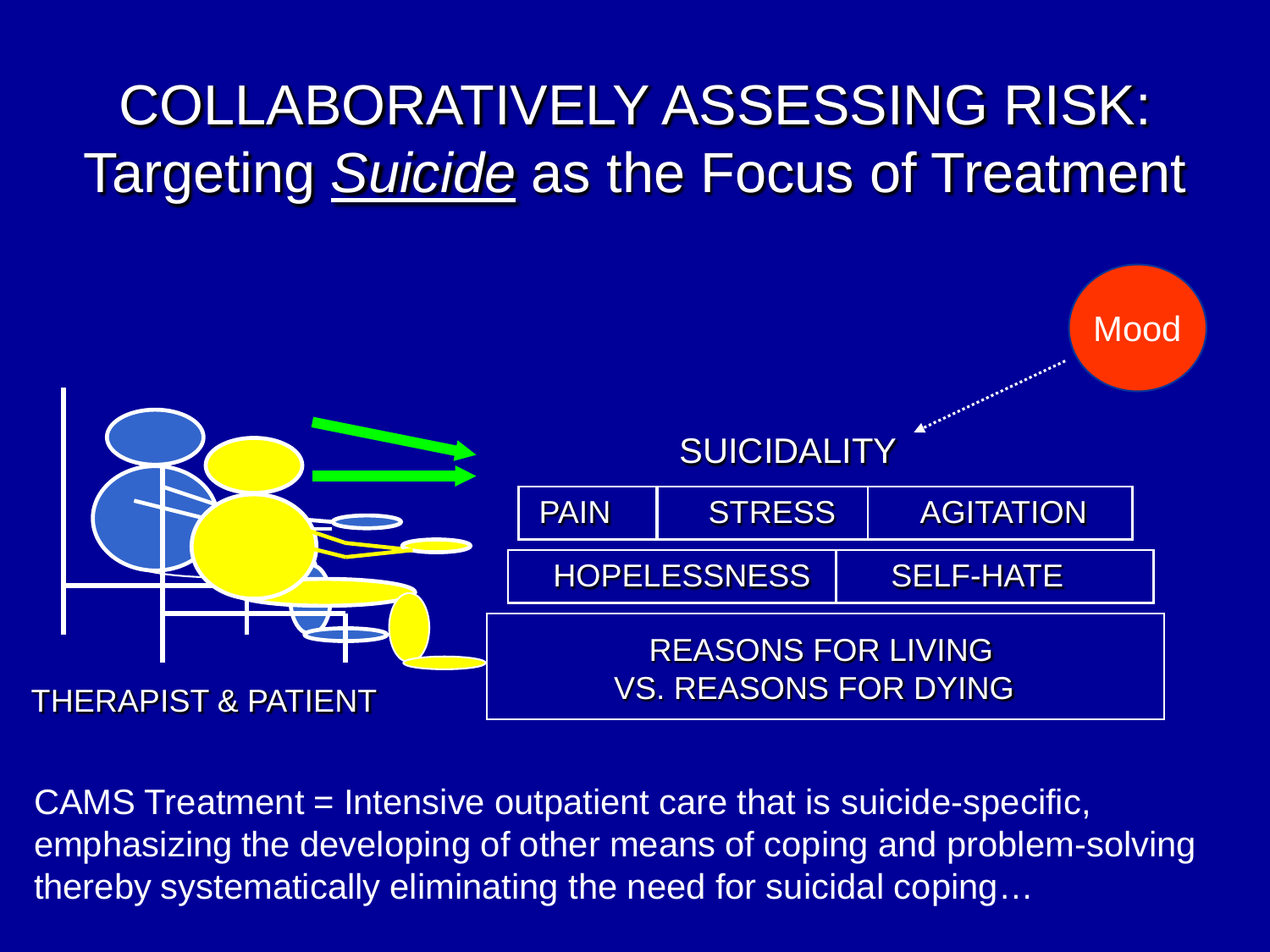Empirical research from USAF 10th Medical Group (n=55) has shown that CAMS patients reach complete resolution of suicidality about 4-6 weeks more quickly than treatment as usual patients (Jobes et al., 2005; Wong, 2003)



Figure 1. Estimated proportion of patients in the CAMS and TAU group to remain suicidal as a function of session number.